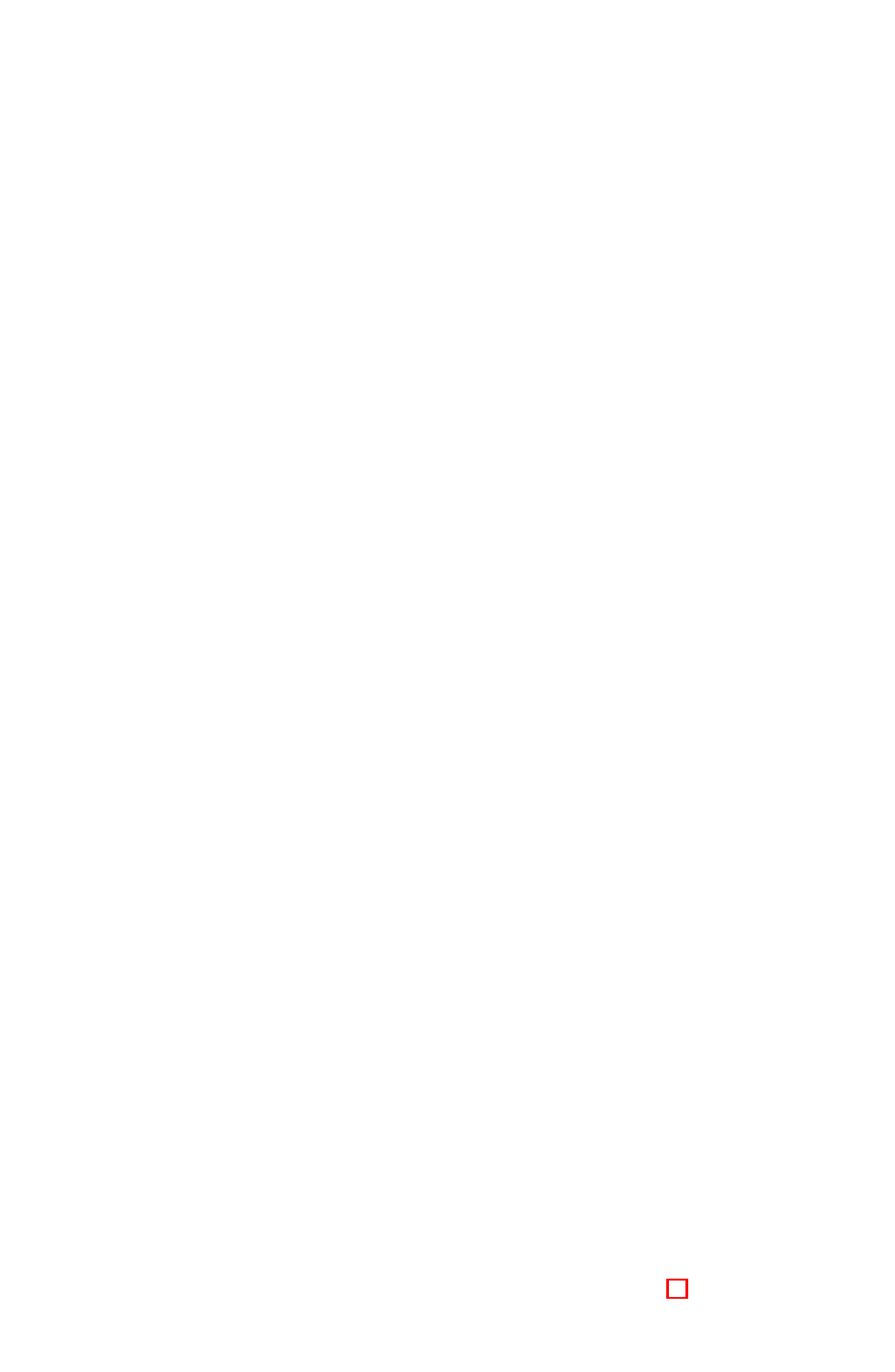working under a well-defined process and product cycle to produce software for a known client or market and deliver it on a known schedule. This *closed-shop software development model* is increasingly at odds with actual practice. Some of the discrepancies between the closed-shop development model and the needs of modern software development include:

- System requirements emerge as the clients understand better both the technology and the opportunities in their own settings. This often requires software development to be carried out concurrently with business re-engineering.
- ♦ The pervasive integration of information technology with business operations and products requires software design to comply with market, regulatory, and policy requirements that typically are not evident in the project-specific requirements elicited from the client.
- ♦ Products of interest are often distributed and embedded hardware/software systems, not pure software. Classical software development methods focus tightly on functionality, performance, and technical quality requirements; they are not well suited to respond to constraints arising from the context of the application rather than its specific requirements.
- ♦ Mobile wireless applications that run on handheld devices with limited resources in dynamically changing environments impose new requirements for dynamic reconfiguration and interoperability. They also revitalize old needs for efficiency and usability.
- Software, especially system-level software, is now being developed by communities of cooperating volunteers. In open-source software, for example, code is published freely and interested users critique it and propose changes. Quality arises through an intense, highly parallel social process with rapid feedback rather than a carefully managed process.
- ♦ Software development often involves globally distributed teams. Accommodating geographic and organizational separation of developers within projects imposes substantial constraints on product architecture, processes, tools, and communication regimes.
- Applications are often created by harnessing coalitions of existing resources that are not under control of the software developer. The resources include calculation, communication, control, information, and services; they are often distributed, dynamic, autonomous, and independently managed. They may be modified or decommissioned without notice to users.
- $\bullet$  Software development is increasingly disintermediated software is adapted, tailored, composed, or created by its end users rather than by professional software developers. Placing enormous computational power in the hands of end users raises the stakes for making software-intensive products dependable, understandable, and usable. These end users need to understand software development in their own terms, not the terms familiar to professional programmers; they particularly need ways to decide how much faith to have in their creations. Current software products do not support these users very well.

These new aspects of software development often require an *open-shop development model* that is a major departure from the usual closed-shop model, and the uncertainties associated with external policy constraints and externally-managed resources require correspondingly more sophisticated analysis.

Most educational programs underplay the significance of these changes from software development of a decade ago. For example, developers trained to deliver well-defined products to specific clients or discrete products for the open market are ill-equipped to deal with the shifting needs of opportunistic web-based integration and the expanding involvement of end users.

In either the traditional or the emerging setting, the point of greatest leverage on overall software quality is early in design, before the usual software development methods can be applied. Early decisions often commit resources that will incur costs throughout the project. Boehm and Basili report that "finding and fixing a software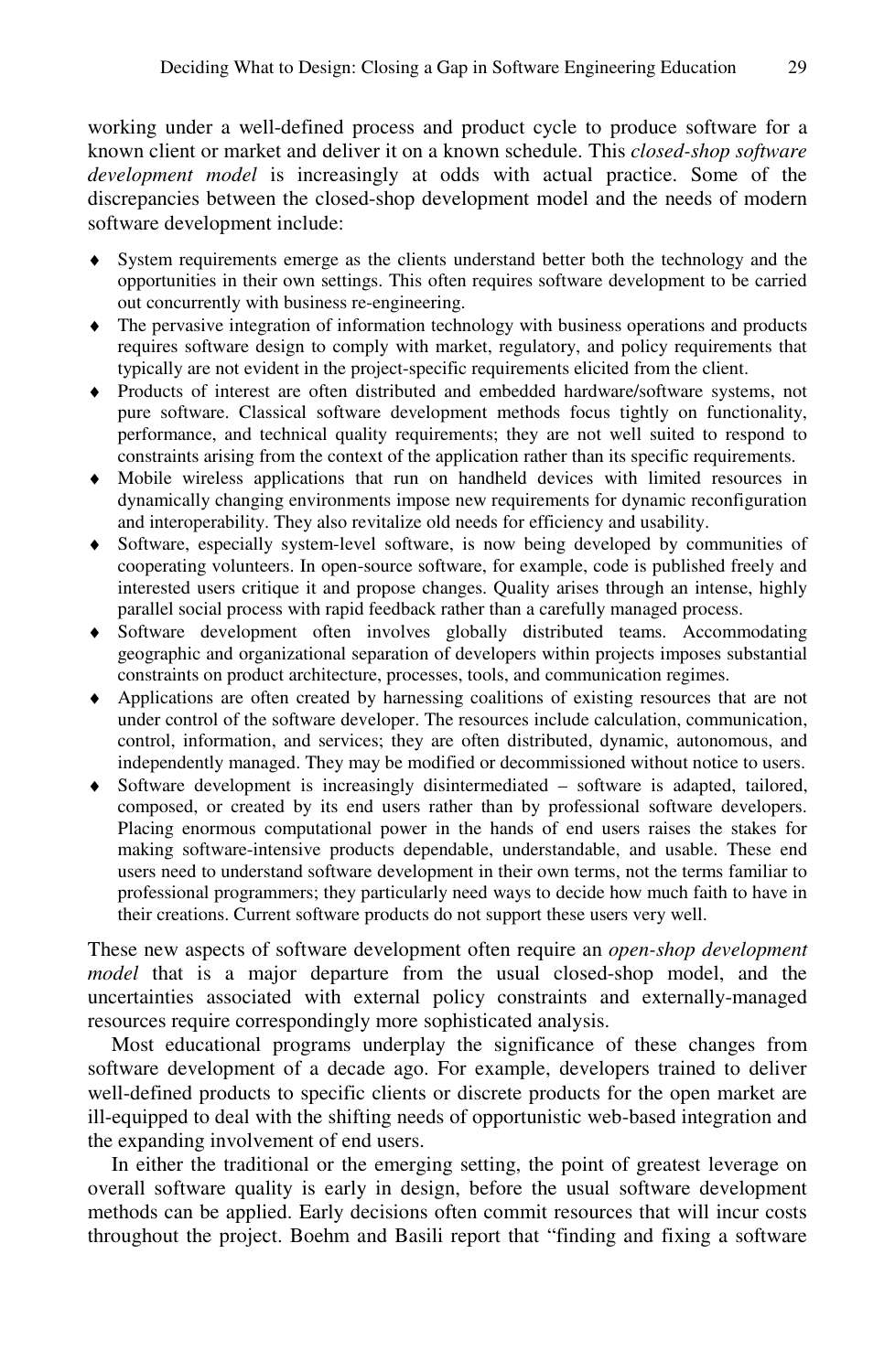problem after delivery is often 100 times more expensive than finding and fixing it during the requirements and design phase" and also that the uncertainty in cost predictions is largest during early design [5,6]. Most software development methods, however, are largely linear processes that refine an initial design. These methods pay only passing attention to evaluating a variety of design alternatives early in development, and they place scant emphasis on understanding the market, business, economic, and policy context that limits the space of acceptable solutions.

The essential challenges are world-wide problems. Although we describe these challenges in terms of specific examples from the United States, the overall implications are global.

#### **1.2 Resulting Forces on Software Engineering Education**

To respond to these forces, we must prepare software engineers to construct and analyze systems that are heavily constrained by contextual considerations in addition to the usual technical requirements. These issues can affect the design in profound ways, such as by requiring or limiting essential functionality (e.g., audit trails) or pervading the implementation (e.g., security requirements) or limiting the architectural options (e.g., structuring databases for privacy). Contextual requirements are much easier to deal with as integral parts of the requirement than as add-ons to an existing design. However, to incorporate contextual requirements from the outset, developers must understand and respect these requirements as much as they do the requirements elicited directly from the client.

Currently, most software developers are educated principally in tools and methods for writing, analyzing, and managing software. For example, the ACM/IEEE Software Engineering 2004 curriculum design [23] devotes over 50% of its material to basic programming and analysis, about 25% to correctness and quality, 10-15% to process and management, and less than 10% to design. "Design" for this curriculum means implementing software to conform to requirements. The ACM/IEEE curriculum includes as guiding principles [23],

*Reconcile conflicting project objectives, finding acceptable compromises within limitations of cost, time, knowledge, existing systems, and organizations.* Students should engage in exercises that expose them to conflicting, and even changing, requirements. There should be a strong element of the real world present in such cases to ensure that the experience is realistic. Curriculum units should address these issues, with the aim of ensuring high quality requirements and a feasible software design.

and

*Design appropriate solutions in one or more application domains using software engineering approaches that integrate ethical, social, legal, and economic concerns.*  Throughout their study, students need to be exposed to a variety of appropriate approaches to engineering design in the general sense, and to specific problem solving in various kinds of applications domains for software. They need to be able to understand the strengths and the weaknesses of the various options available and the implications of the selection of appropriate approaches for a given situation. Their proposed design solutions must be made within the context of ethical, social, legal, security, and economic concerns.

The curriculum itself, however, gives scant attention to these topics: about 3% for traditional requirements topics and 1-2% for contextual concerns in design.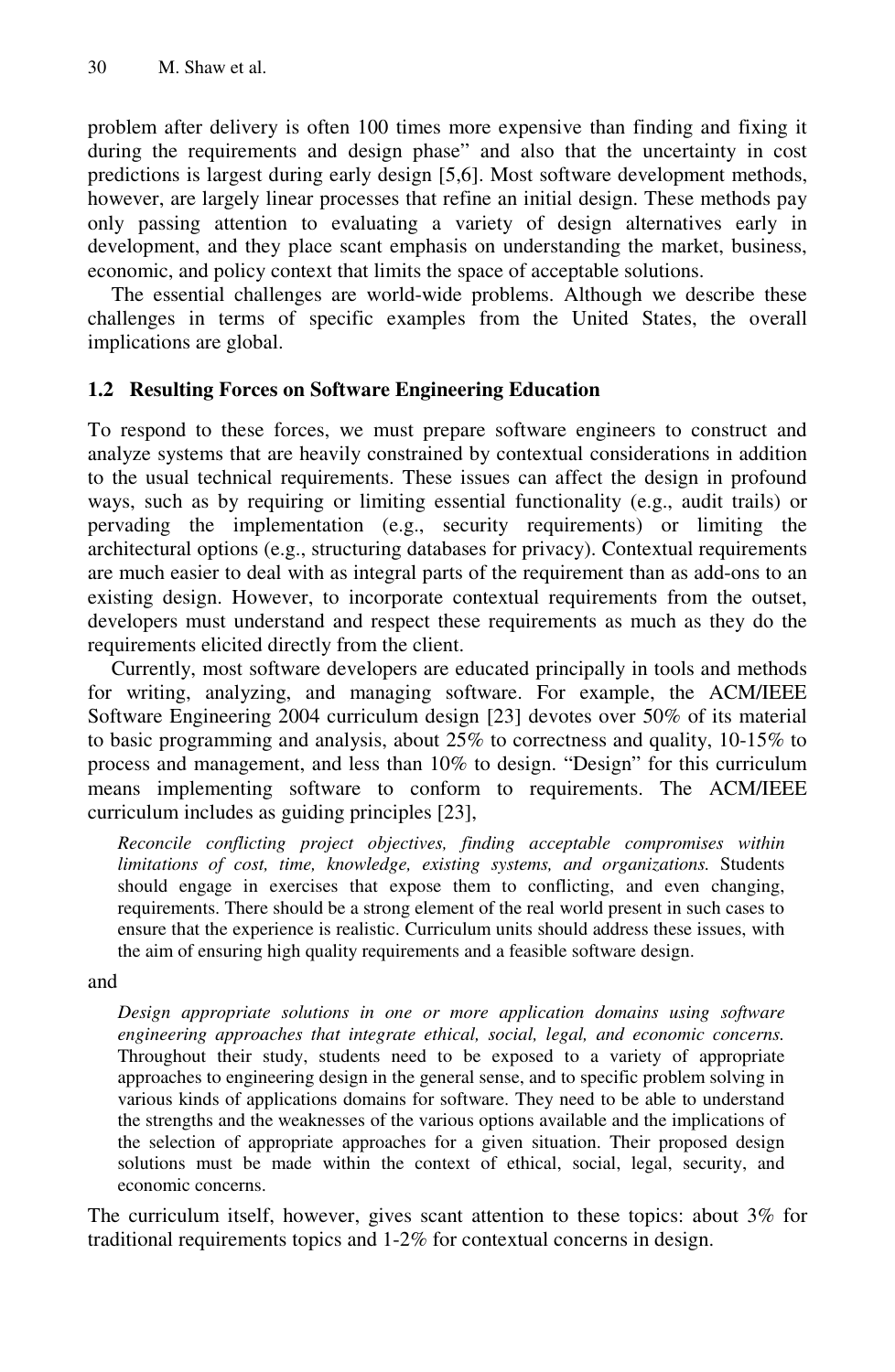#### **1.3 Carnegie Mellon's Response**

We believe that the greatest opportunity to improve software engineering education lies in improving students' ability to bridge the gap between traditional client-focused requirement elicitation and the capability-focused processes of software development – that is, in teaching them how to decide what to design. We created a new course to address these issues. Carnegie Mellon's software engineering tradition is strongly technical; compared to most software engineering programs, we place greater emphasis on engineering of the software product than on the development process. In addition. Our educational tradition emphasizes the enduring value of the content as well as the skills of immediate, possibly short-term, use. Details of both technical and nontechnical aspects of software engineering change with time, so we teach the enduring principles that support current practice as well as the current practice itself. This paper describes an innovative course in early design analysis rooted in the context of the Carnegie Mellon software engineering educational philosophy. We interleave sections from our statement of philosophy [38] with sections that describe our new course and show how it satisfies the principles.

Section 2 describes Carnegie Mellon's view on the content of software engineering. Section 3 presents our new course in the context of Section 2. Section 4 describes Carnegie Mellon's pedagogical philosophy, and Section 5 explains how the course satisfies that philosophy. Section 6 discusses experience with several course formats, and Section 7 suggests ways to adapt the course to other settings. Section 8 reflects on the role of this course in a modern software engineering curriculum.

## **2 The Carnegie Mellon Approach to Software Engineering**

This section articulates Carnegie Mellon's core academic values for the discipline of software engineering. Curriculum design must reconcile academic values with the objectives of numerous other stakeholders; this is the case for the academic values stakeholder. This characterization of software engineering is informed by other software engineering and computer science curriculum designs, such as the ACM/IEEE guidelines [23], the IEEE SWEBOK [21], and the Carnegie Mellon Undergraduate Curriculum of 1985 [36], but it is independent of them.

#### **2.1 Definition**

l

Software engineering is the branch of computer science that creates practical, costeffective solutions to computation and information processing problems, preferentially by applying scientific knowledge, developing<sup>1</sup> software systems in the service of mankind. Software engineering entails making decisions under constraints of limited time, knowledge, and resources. The distinctive character of software raises special issues about its engineering. These include:

<sup>&</sup>lt;sup>1</sup> "Develop" -- Software engineering lacks a verb that covers all the activities associated with a software product, from conception through client negotiation, design, implementation, validation, operation, evolution, and other maintenance. Here, "develop" refers inclusively to all those activities. This is less than wholly satisfactory, but it isn't as bad as listing several verbs at every occurrence.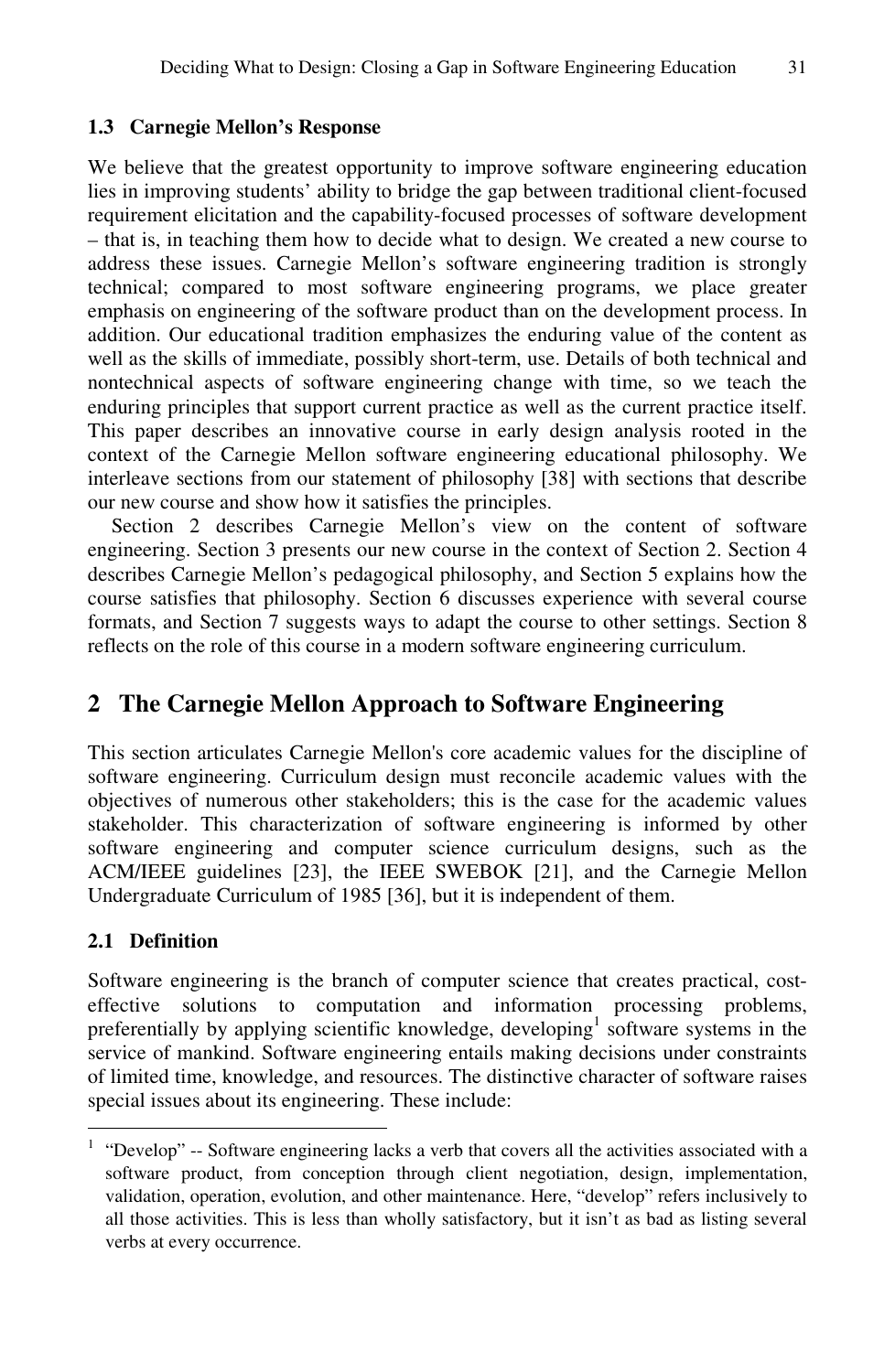- ♦ Software is design-intensive; production costs are but a small component of product costs.
- ♦ Software is symbolic, abstract, and more constrained by intellectual complexity than by fundamental physical laws.

Software engineering is often confused with mere programming or with software management. Both comparisons are inappropriate, as the responsibilities of an engineer include the deliberate, collaborative creation and evolution of software-intensive systems that satisfy a wide range of technical, business, and regulatory requirements. Software engineering is not simply the implementation of application functionality, nor is it simply the ability to manage a project in an orderly, predictable fashion.

## **2.2 Core Principles**

Software engineering rests on three principal intellectual foundations. The technical foundation is a body of *core computer science* concepts relating to data structures, algorithms, programming languages and their semantics, analysis, computability, computational models, etc.; this is the core content of the discipline. This technical knowledge is applied through a body of *engineering knowledge* related to architecture, the process of engineering, tradeoffs and costs, conventionalization and standards, quality and assurance, etc.; this provides the approach to design and problem solving that respects the pragmatic issues of the applications. These are complemented by the *social and economic context* of the engineering effort, which includes the process of creating and evolving artifacts, as well as issues related to policy, markets, usability, and socio-economic impacts; this provides a basis for shaping the engineered artifacts to be fit for their intended use.

These are the fundamental, pervasive, integrative principles that transcend specific details and characterize the field. They are core beliefs that shape our values about what things are important and how we as a faculty approach problems. These principles characterize the distinctive Carnegie Mellon approach to software engineering.

Physicists often approach problems (not just physical problems) by trying to identify masses and forces. Mathematicians often approach problems (even the same problems) by trying to identify functional elements and relations. Engineers often approach problems by trying to identify the linearly independent underlying components that can be composed to solve a problem. Programmers often view them operationally, looking for state, sequence, and processes. Here we try to capture the characteristic mindset of a software engineer.

#### **2.2.1 Computer Science Fundamentals**

The core body of systematic technical knowledge that supports software engineering is the algorithmic, representational, symbol-processing knowledge of computer science, together with specific knowledge about software and hardware systems. Major computer science principles include:

*Abstraction enables the control of complexity.* Abstraction allows selective control of detail and consequently separation of concerns and crisp focus on design decisions. It leads to models and simulations that are selective about the respects in which they are faithful to reality. It permits design and analysis in a problem-oriented frame rather than an implementation-oriented frame. Some levels of design abstraction,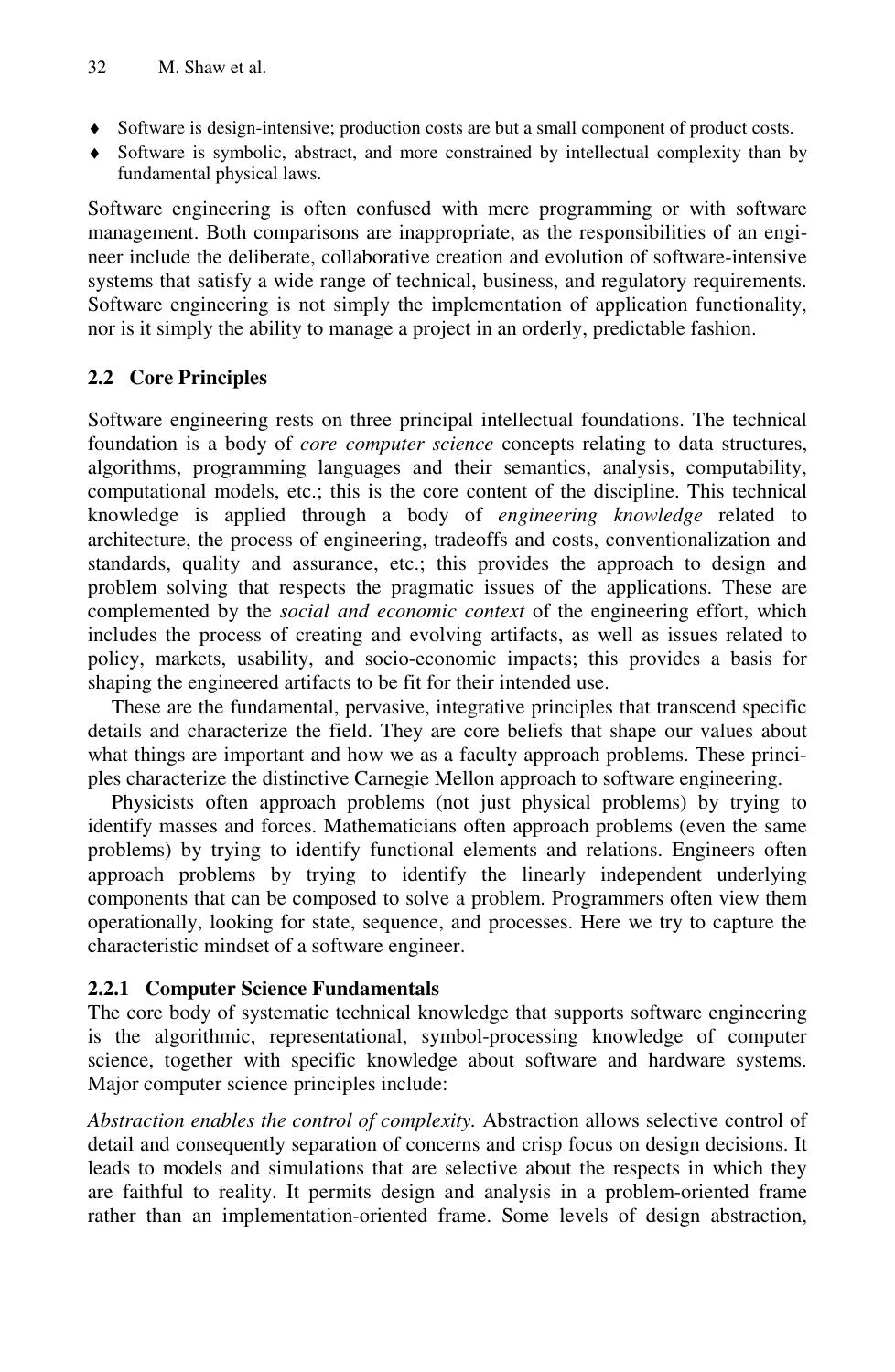characterized by common phenomena, notations, and concerns, occur repeatedly and independently of underlying technology.

*Imposing structure on problems often makes them more tractable, and a number of common structures are available*. Designing systems as related sets of independent components allows separation of independent concerns; hierarchy and other organizing principles help explain the relations among the components. In practice, independence is impractical, so issues of cohesion and coupling affect the results. Moreover, recognizing common problem and solution structures allows reuse of prior knowledge rather than reinvention. Software systems are sufficiently complex that they exhibit emergent properties that do not derive in obvious ways from the properties of the components.

*Symbolic representations are necessary and sufficient for solving information-based problems*. Control and data are represented symbolically, and this enables their duality. Notations for symbolic description of control and data enable the definition of software. These representations allow the description of algorithms and data structures, the bread and butter of software implementation.

*Precise models support analysis and prediction.* These models may be formal or empirical; formal and empirical models are subject to different standards of proof and provide different levels of assurance in their results. The results support software design by providing predictions of properties of a system early in the system design. Careful documentation and codification of informal knowledge provides immediate guidance for developers and a precursor for more precise, validated models.

*Common problem structures lead to canonical solutions.* Recognizing common problem and solution structures allows reuse of prior knowledge rather than reinvention.

## **2.2.2 Engineering Fundamentals**

The systematic method and attention to pragmatic solutions that shapes software engineering practice is the practical, goal-directed method of engineering, together with specific knowledge about design and evaluation techniques. Major engineering principles include:

*Engineering quality resides in engineering judgment.* Tools, techniques, methods, models, and processes are means that support this end. They can enhance sound judgment, they can provide a basis for evaluating designs, and they can make activities more accurate and efficient, but they cannot replace sound judgment.

*Quality of the software product depends on the engineer's faithfulness to the engineered artifact.* This quality is achieved through commitment to understanding the client's needs; it is evaluated by assessing the properties of the artifact that are important to the client. This is the basis for ethical practice.

*Engineering requires reconciling conflicting constraints.* These constraints arise both from requirements and from implementation considerations. They typically overconstrain the system, so the engineer must find reasonable compromises that reflect the client's priorities. Engineers generate and compare alternative designs and refine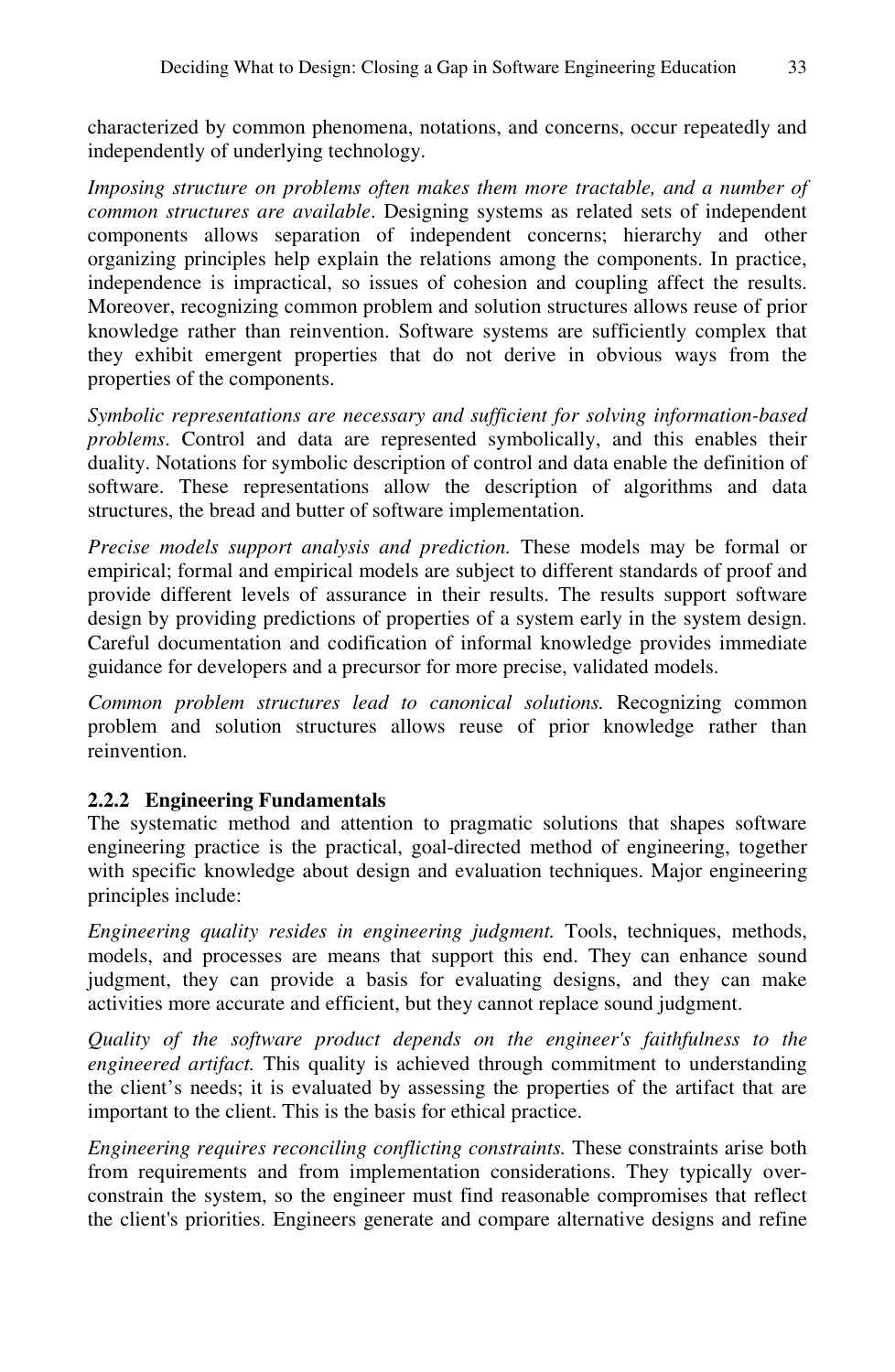the most promising; they prefer quantitative evaluations and predictions. Finding sufficiently good cost-effective solutions is usually preferable to optimization.

*Engineering skills improve as a result of careful systematic reflection on experience.* A normal part of any project should be critical evaluation of the work. Critical evaluation of prior and competing work is also important, especially as it informs current design decisions.

## **2.2.3 Social and Economic Fundamentals**

The concern with usability and the business and political context that guides software engineering sensibilities is organizational and cognitive knowledge about human and social institutions. This is supported by specific knowledge about human-computer interaction techniques. Major socio-economic principles include:

*Costs and time constraints matter, not just capability.* The costs include costs of ownership as well as costs of creation. Time constraints include calendar (e.g., market window) as well as staffing constraints. These factors affect the system design as well as the project organization.

*Technology improves exponentially, but human capability does not.* Computing and information processing capability should be delivered to end users in a form that those users can understand and control. Systems should adapt to the users, not users to the systems, and the computing activities should fit well with users' other activities.

*Successful software development depends on teamwork by creative people.* Software developers must reconcile business objectives, client needs, and the factors that make creative people effective; they must communicate effectively with clients. Modern projects are too complex for individuals to handle alone.

*Business and policy objectives constrain software design and development decisions as much as technical considerations do.* Long-range objectives, competitive market position, and risk management affect the business case for a software development. Public policy and regulation add requirements that the client may not be aware of. These objectives should have equal standing with other objectives, such as technical and usability objectives, in the development process.

*Software functionality is often so deeply embedded in institutional, social, and organizational arrangements that observational methods with roots in anthropology, sociology, psychology, and other disciplines are required.* It is often relatively easy to capture the obvious functionality and constraints, but the subtle ones often go unnoticed and cause projects to fail or to incompletely satisfy users.

*Customers and users usually don't know precisely what they want, and it is the developer's responsibility to facilitate the discovery of the requirements*. Developers need to use appropriate techniques to help the customers and users explore the design space, and understand the relevant alternatives, constraints, and tradeoffs. This requires knowledge both of the technology and the context of use. Since most customers and users are unlikely to acquire substantial technical knowledge, developers must take the initiative to bridge the gap by working to acquire more than a superficial knowledge of the context of use.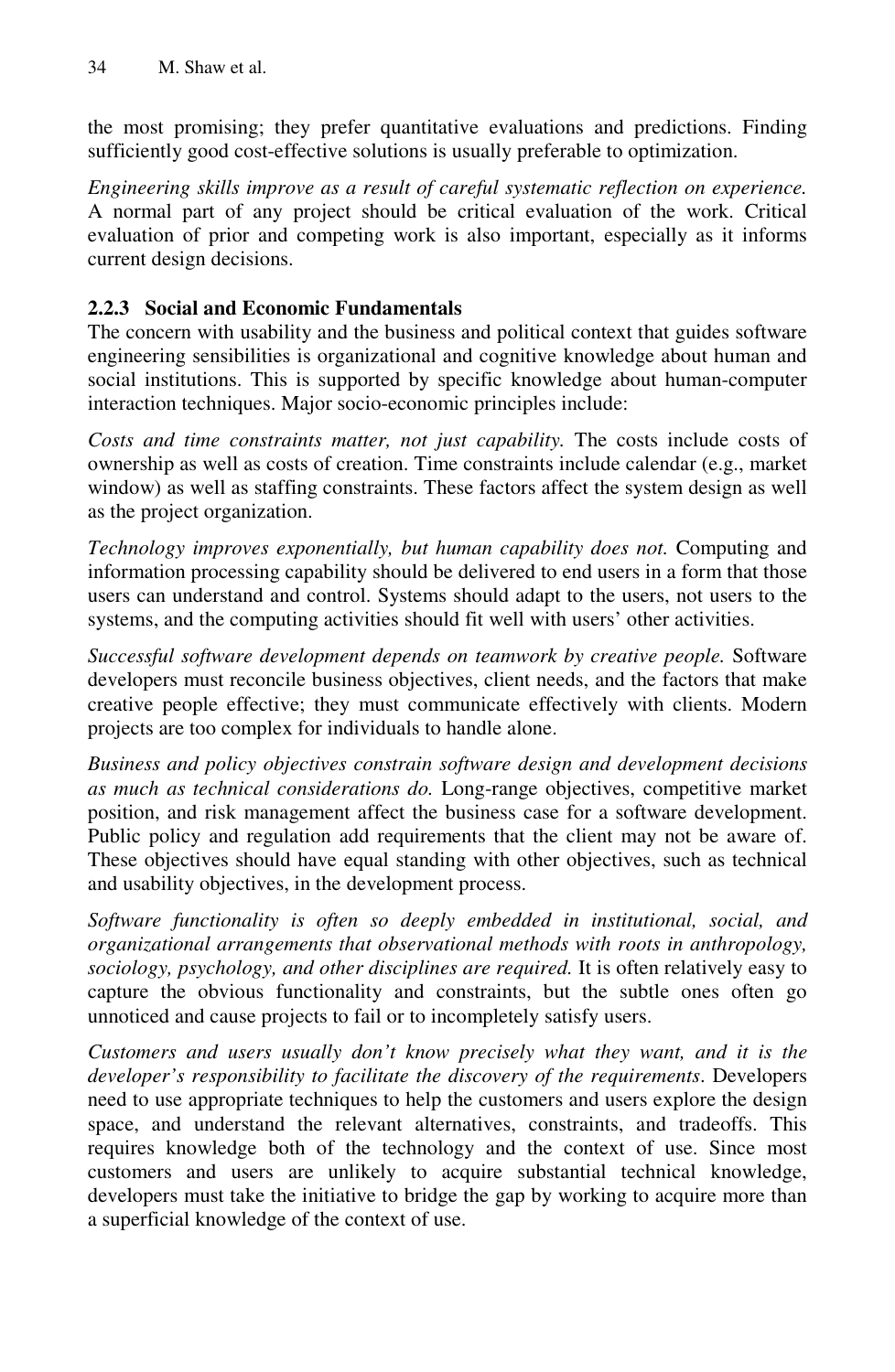#### **2.3 Core Competencies**

The fundamental material informs and pervades the curriculum. More visibly, the curriculum includes content, both mature and immature, that develops software engineering capability on the three foundations of core computer science, engineering, and the social and economic context. To describe the content, we develop a rough classification that allows us to plan curricula, to assess students' skills, and to identify intellectual gaps.

Software engineers should master a set of core competencies. These are abstract capabilities (e.g. "ability to reason in a formal system") not specific skills (e.g., any particular choice among CSP, Z, Larch, etc), and especially not skills in using particular products. It follows that different students may satisfy the capability requirements in different ways. So degree programs could be described with coverage requirements that refer to these capabilities. We might say, for example, that each masters student should demonstrate proficiency in reasoning with symbolic systems by using two such systems at some point during the masters program; this might be in a class, in a major project of the program, as part of an independent study project, etc. This model becomes increasingly important as the flexibility in the programs and the diversity of student activity increases. To support this, we envision a mapping from our educational offerings (courses, projects, etc) to these capabilities. Software engineers should:

- ♦ Be able to discover client needs and translate them to software and system requirements
- ♦ Reconcile conflicting objectives, finding acceptable compromises within limitations of cost, time, knowledge; understand the nature of unstructured, open-ended (sometimes known as "wicked") problems
- ♦ Design appropriate solutions, using responsible engineering approaches
- ♦ Evaluate designs and products
- ♦ Understand and apply theories and models that provide a basis for software design
- ♦ Work effectively in interdisciplinary contexts, in particular to bridge the gap between computing technology and the client's technology and to interpret and respect extratechnical constraints
- ♦ Work effectively within existing systems, both software artifacts and organizations
- ♦ Understand and apply current technical solution elements, including specific components, tools, frameworks, and also abstract elements such as algorithms and architectures
- ♦ Program effectively, including code creation, component use, and integration of multiple subsystems
- ♦ Apply design and development techniques as appropriate to realize solutions
- ♦ Organize and lead development teams, including team-building and negotiation
- ♦ Communicate effectively, both verbally and in writing
- ♦ Learn new models, techniques, and technologies as they emerge; integrate knowledge from multiple sources to solve problems; serve as a change agent for adopting new technology

For programs organized around courses, traceability from competencies to content could be performed for each course. For a self-paced project-based curriculum, the selection of specific topics may be driven by individual projects; in this case the traceability could be done for each student as a means for determining whether each student has satisfied the overall requirements of the program.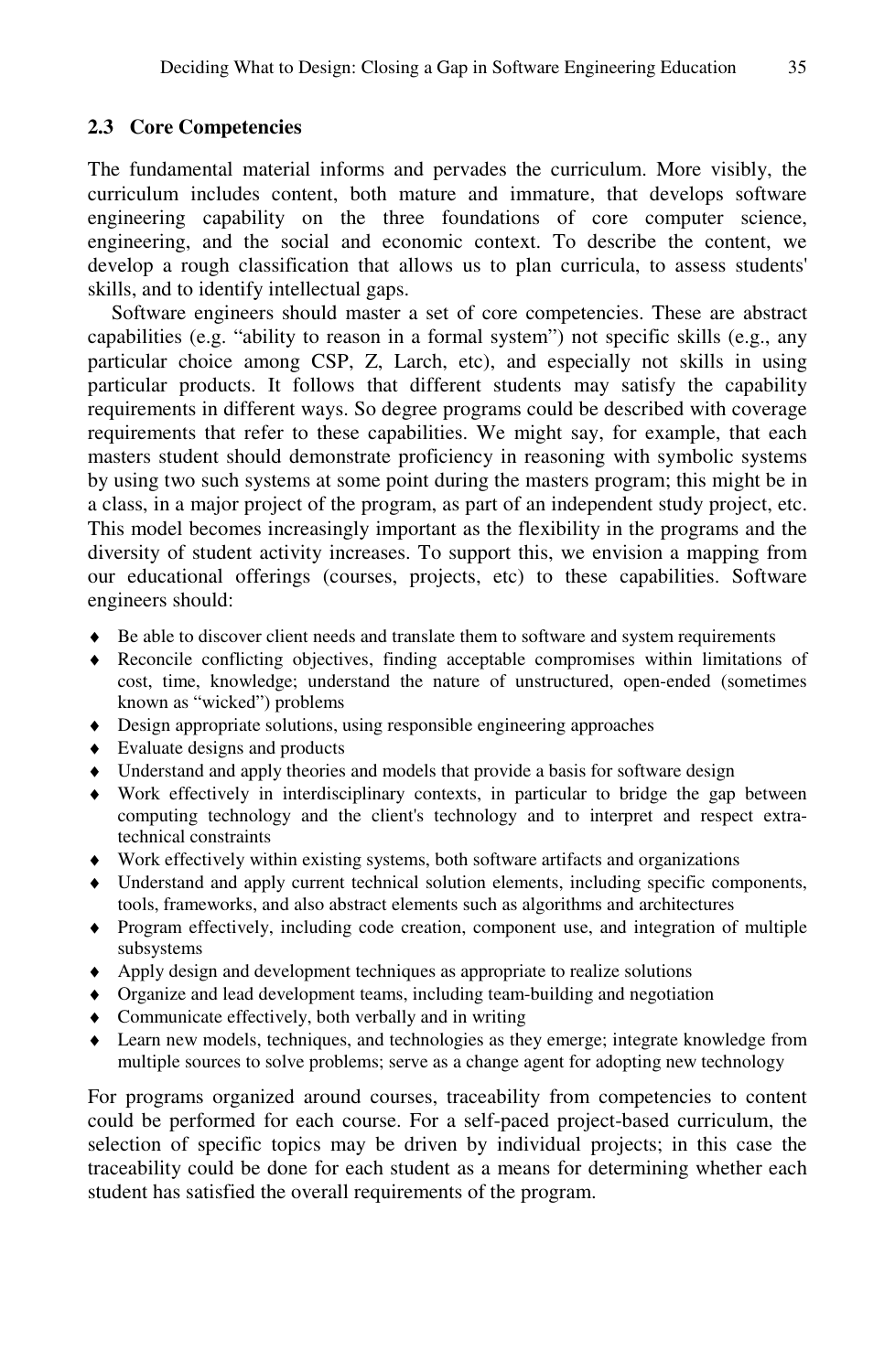j

# **3 Course Content: Deciding What to Design**

Section 1 identified the ability to bridge the chasm between client needs and the beginning of software development<sup>2</sup> as a gap in most software engineering curricula, in the capabilities of most software developers and, indeed, in the product design capabilities of most organizations that produce software. We developed a course to close this gap by teaching students how to handle the engineering design responsibilities that precede traditional software design – that is, we address the design tasks that move from requirements to set the stage for selecting a software architecture and applying a software development method. This section describes the course, "Methods: Deciding What to Design", and shows how it was shaped by the principles of Section 2.

Our course brings together a variety of methods for understanding the problem the client wants to solve, various factors that constrain the possible solutions, and approaches to deciding among alternatives. The course is principally intended for students in our professional masters' program in software engineering (MSE) [11]. The students are not expected to have previous knowledge in any of the topics covered in the course, but there is a prerequisite of having minimum three months hands-on software development experience in industry. The course lasts one full semester, 15 weeks, and is designed as a 12 unit course. This corresponds to approximately 12 hours of effort per week for students, including the time spent in class. The class size has been between 25-30 students. This program is built around a substantial ongoing project, the MSE Studio, in which students develop a software subsystem for a real client. The students take our course during their first semester on campus, at precisely the point when they receive the first, inevitably vague, statement of what the customers for the ongoing project want. As a result, we expect the students to find immediate uses for the course material.

As noted above, software development depends on bridging the gap between a vague statement of a problem and decisions about the specific components that make up a working software system. The challenge for software engineers is often bridging from the system-specific requirements and unspoken constraints from the operating environment to the high-level design of the system. This has been a persistent challenge for our students.

Most software engineering curricula have some courses that focus on requirements and other courses, for example about software architecture or object-oriented design that focus on the high-level software system design. These independent courses usually fail to address the nuances of recognizing tradeoffs, generating and comparing alternatives, identifying the implicit constraints that arise from the context of the project, and ensuring that the software product will be usable by its intended audience. Our course explicitly covers these contextual issues, and it requires students to apply their understanding of this material to the MSE Studio projects.

The overarching objectives of this course are for the students to be able to explain the major forces, both technical and contextual, that shape and constrain the solutions

 $2\;\;$  In our view, the ideas covered in this course correspond to the design phase of an engineering project. However, software engineering uses the word "design" to refer to the activities that begin with choosing implementation strategies such as software architecture.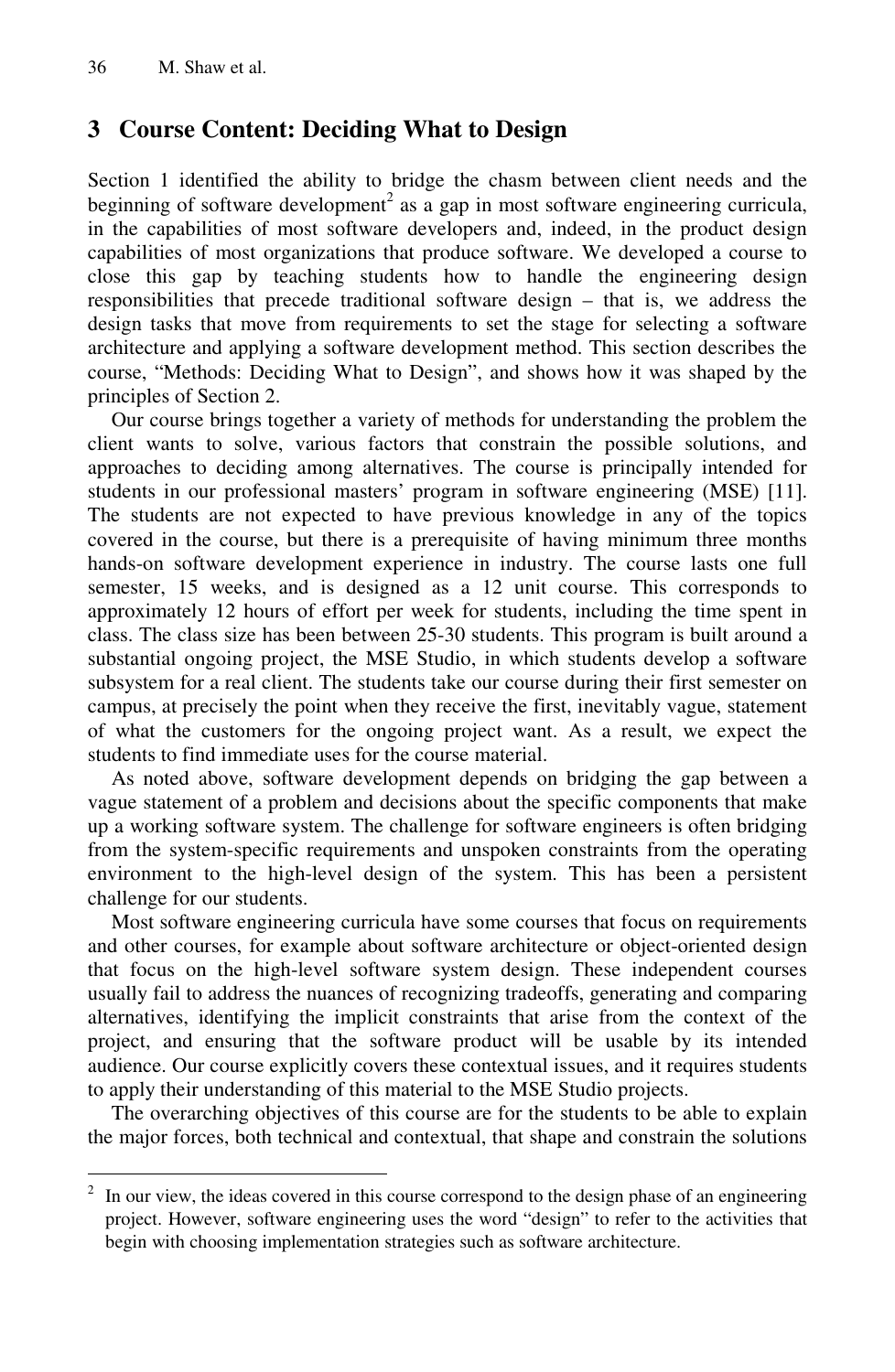to their clients' problems, to evaluate and address the ways these forces constrain the software implementation, and to select and apply appropriate techniques for resolving the constraints and selecting a preliminary design. Students should learn to handle easy cases themselves, and they should be prepared to interact constructively with domain experts such as business or usability experts for more difficult cases. Students should come to understand that good solutions come not from applying processes by the book but from genuinely understanding the client's real needs, then selecting and applying whatever techniques are appropriate to solving the client's problem.

In practice, the course is organized around five core competencies: identifying types of problems and their structures; eliciting technical needs; matching the design to user needs; understanding and analyzing business, economic, and policy constraints; and adopting an engineering approach to software systems. The course requires students to apply these competencies in the context of the MSE Studio project. We address each of these competencies in turn, describing the material in the most recent offering of the course. We have also taught the course with the order of Sections 3.1 and 3.2 reversed. We find, probably because of the coordination with the MSE studio project, that students respond better to the order presented here. Section 7 discusses alternative topics that could be substituted to make a comparable course suited for somewhat different audiences.

#### **3.1 Identifying Types of Problems and Their Structures**

In this section of the course, students learn to identify types of computing and information processing problems and their structures by studying a vocabulary of common problem types. We use Jackson's Problem Frames [22] approach as a way to identify the elements of a client's problem, identify pertinent properties of these elements, and recognize classes of similar problems whose well-established solutions can provide guidance for the problem at hand. Students learn to identify distinct concerns, or domains, of the problem and determine the characteristics of each domain – for example whether it is under the control of the software developer, whether it is physical or symbolic, whether it operates autonomously or only through external control. After analyzing the problem domains, students identify common problem templates (called frames), such as device control, information display, or data transformation, that appear in the client's problem. Finally they formulate the criterion for demonstrating that the software they're designing in fact solves the problem. The problem frames describe phenomena in the problem space, but they are common problems for which solution strategies, and hence software design alternatives, are well known.

Problem frame analysis of problems demonstrates several design principles:

- ♦ Good designers draw on a rich vocabulary of well-understood design fragments. This allows them to map new problems to systems of known problem types.
- ♦ Common problem structures appear regularly, even across application areas. Recognizing them allows the software designer to apply existing knowledge about solutions (and pitfalls), which is usually more effective than developing new solutions from scratch.
- ♦ Precise, often formal, analyses provide insight into problem characteristics, and analysis techniques should be selected opportunistically to match the problem.
- ♦ Problem analysis should enhance the designer's understanding of the client's needs and yield a plan for showing that the problem, and each subproblem, has been solved correctly.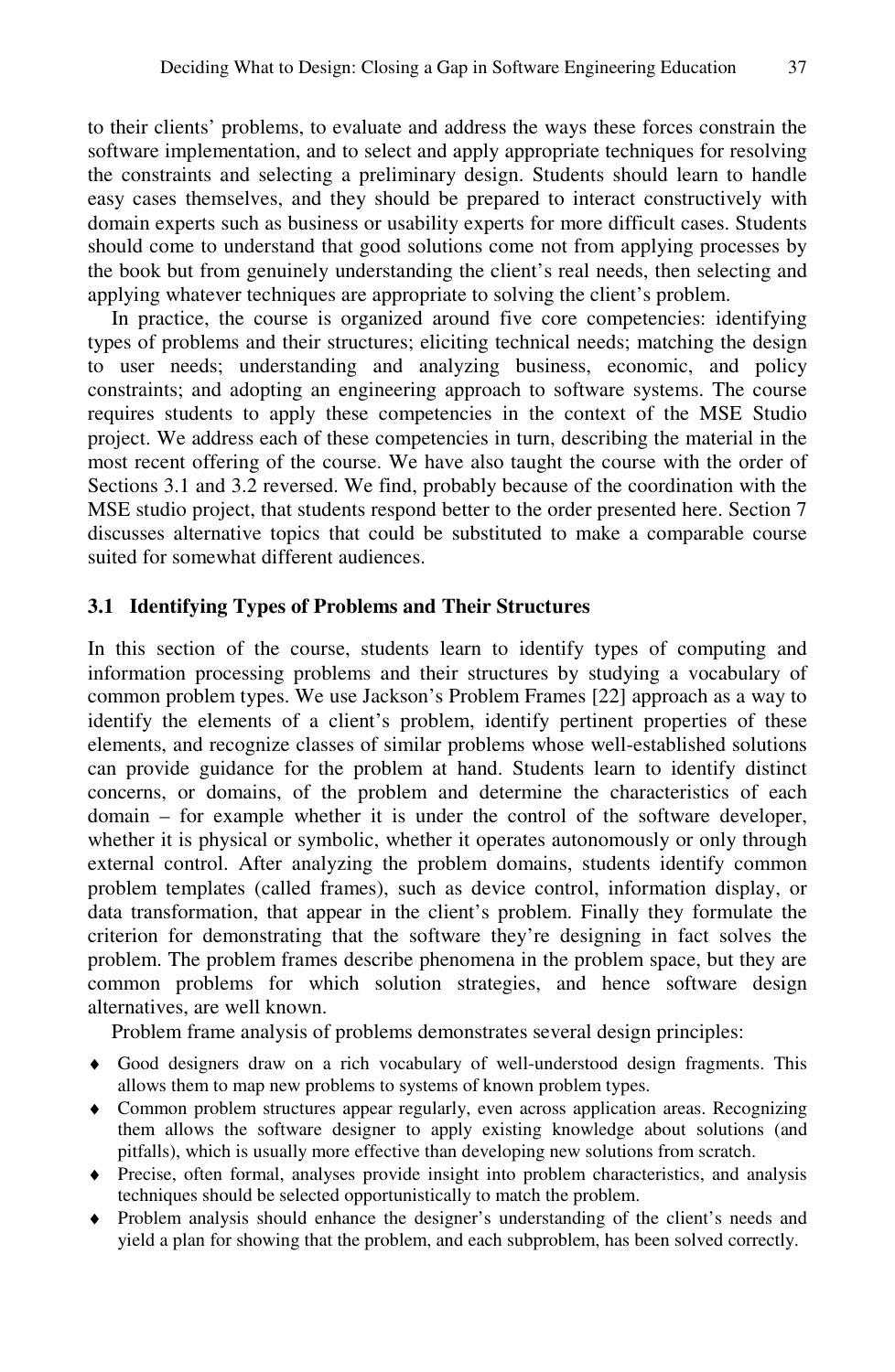♦ Idealized templates provide good guidance, but they must be adapted in each case to handle the details of the problem at hand.

Problem frames provide students with a way to sharpen their own understanding of the client, to impose structure that will lead to solutions, and to map the new problem into more familiar territory. This is a relatively short unit, and we do not use supplemental materials.

The project requires students to perform a problem frame analysis for their ongoing projects. This assignment comes early in the semester, so we emphasize understanding the major domains of the client's problem and the types of the main problem and a few principal subproblems.

## **3.2 Eliciting Technical Needs**

In this section of the course, students learn ways to discover what the system should actually do in order to address the users' evolving needs. Use case modeling and contextual design methods address these concerns.

## **3.2.1 Use Case Modeling**

Use case modeling [2] provides techniques for identifying an appropriate system boundary, understanding the interactions of external entities with the system, developing the capabilities the system should provide, and understanding the domain the software problem is situated in. This provides an effective starting point for matching users' expectations with what the system should actually do. A significant advantage of use case modeling is that it allows the students to formulate alternative usage interactions at a goal level rather than a mere functionality level. Our approach emphasizes use case modeling as an elicitation technique that can be used early in the software design to develop an understanding of the problem at hand.

Use case modeling allows us to demonstrate principles of:

- ♦ Software should be designed around the expected benefits to the users. Use case modeling accomplishes this by capturing the goals of users, not just the system functionality.
- ♦ The full complexity of the users' domain needs to be captured. Use case modeling requires identification of the various classes of roles and external entities that need to interact with the system.
- ♦ Identifying anticipated interactions with the system helps to identify implicit requirements. Specifying needs in general terms often glosses over complex and subtle user needs.

Supplemental readings help to broaden the students' understanding of the context of use. In particular, Carroll provides an alternative view to use case modeling by showing how the use of scenarios can transform information systems design. Scenariobased design uses concretization; scenarios are concrete stories about use [13].

Through individual exercises the students experiment with reverse engineering a product for a partial use case model and developing a domain understanding of the system they are designing. The project requires them, with their team, to develop an initial use case model and reflect on parts of the problem that they were not able to capture with techniques provided in use case modeling.

## **3.2.2 Contextual Design**

Contextual design provides a particular example of a method for discovering subtle user requirements, translating them into an initial design, and iterating with prototypes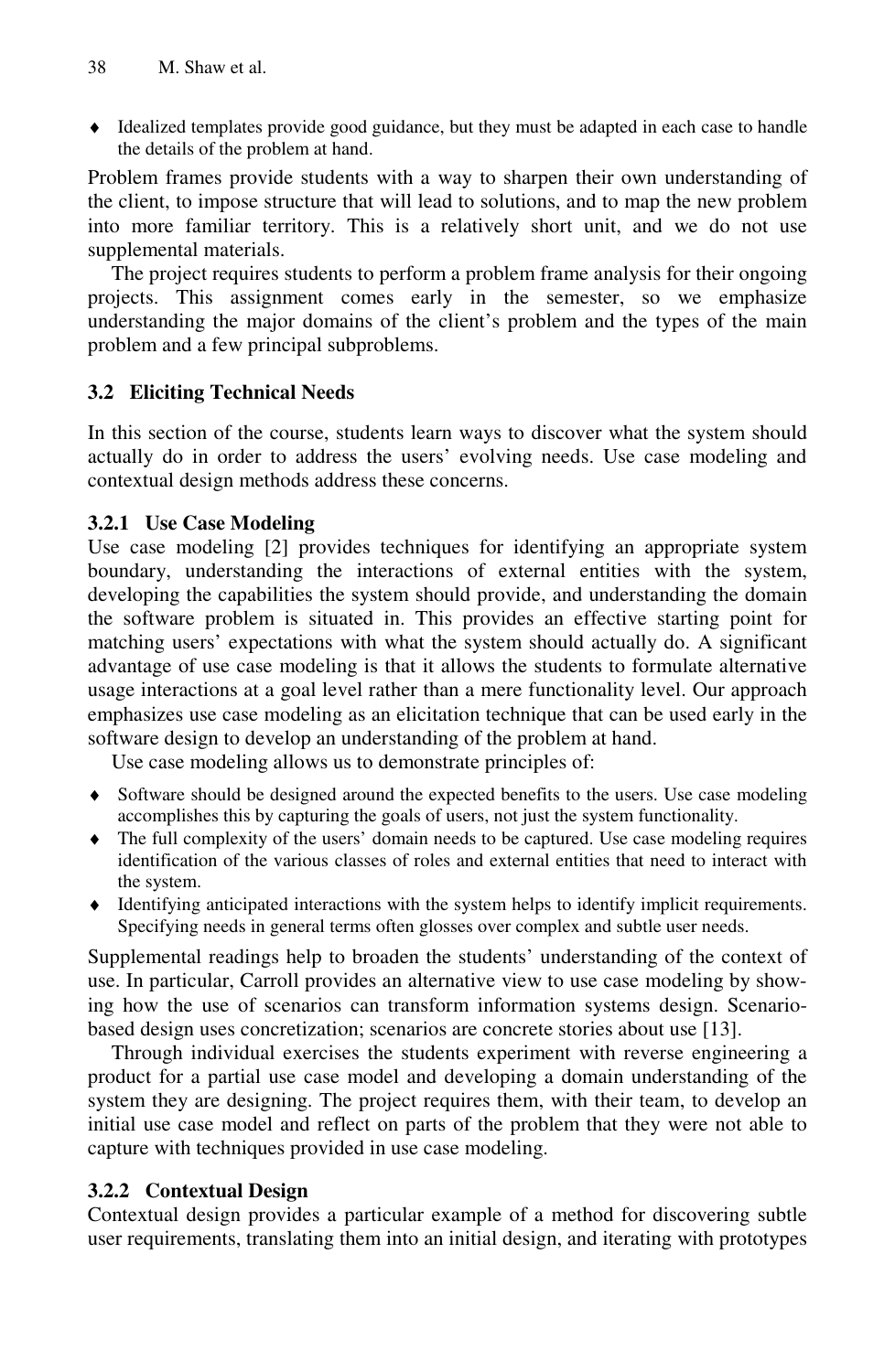and customer feedback in order to validate and refine the design. The method sets out techniques for conducting interviews with potential users, generating models that describe how the work is actually done and the context of that work, and consolidating the work models and organizing functionality in a way that conforms with the ways users actually work [4].

Contextual design is firmly grounded in the tradition of social science methods for discovering social, institutional, and organizational phenomena. It prescribes a modeling discipline that resonates with software engineering students and helps to make the social science techniques accessible to them. Finally, it provides a coherent and comprehensive set of techniques that go from initial conception to a prototype solution. We present contextual design as an illustration of several general, enduring principles that guide early design:

- Representing the context of use requires appropriate techniques. Assumptions and prejudices about how users will interact with the system are an unsound foundation for design.
- ♦ Interactions with users in the design process should be carefully planned, and the interactions should center on concrete instances of the user's work. Simply talking to users, or just asking them what they want is unlikely to yield satisfactory results.
- ♦ Users are experts at their tasks, and system design must allow them to exploit their expertise.
- ♦ Good design usually results from informed exploration of alternatives, not from simply adopting the first solution that presents itself.
- ♦ Design of interactive software generally implies a redesign of how users work, with attendant risks to the user's ability to work effectively. These risks must be recognized and managed.

Supplemental readings bring a number of related points into the discussion. Suchman [44] discusses the difficulty of embedding a plan-based model of the user in the system as a means of guiding interactions in the context of copying machines. She emphasizes the need to help the user understand the state of the machine in order to interact with it. Moody [28] and Kidder [24] provide inside views of the often chaotic and turbulent design process in real organizations and of the push and pull of business and social forces. Christensen [14] introduces the notion of disruptive innovations. He makes the case that the designer's attention should not be limited to what the clients are asking for at the moment, but rather it should extend to understanding the business and technical contexts deeply enough to anticipate the client's longer-term needs and to place intelligent technology bets. This is complemented by von Hippel's analysis of the evolutionary nature of development [46].

The project requires students to conduct actual data collection by identifying at least two potential users of the system they are designing, planning and conducting contextual interviews, constructing work models, and specifying the organization of functionality from a user's perspective – the "user environment design" in contextual design terminology.

#### **3.3 Matching the Design to User Needs**

In this section of the course, students learn to evaluate solution alternatives from a user's point of view. The section begins with a continuation of contextual design, focusing here on constructing prototypes and interacting with users in order to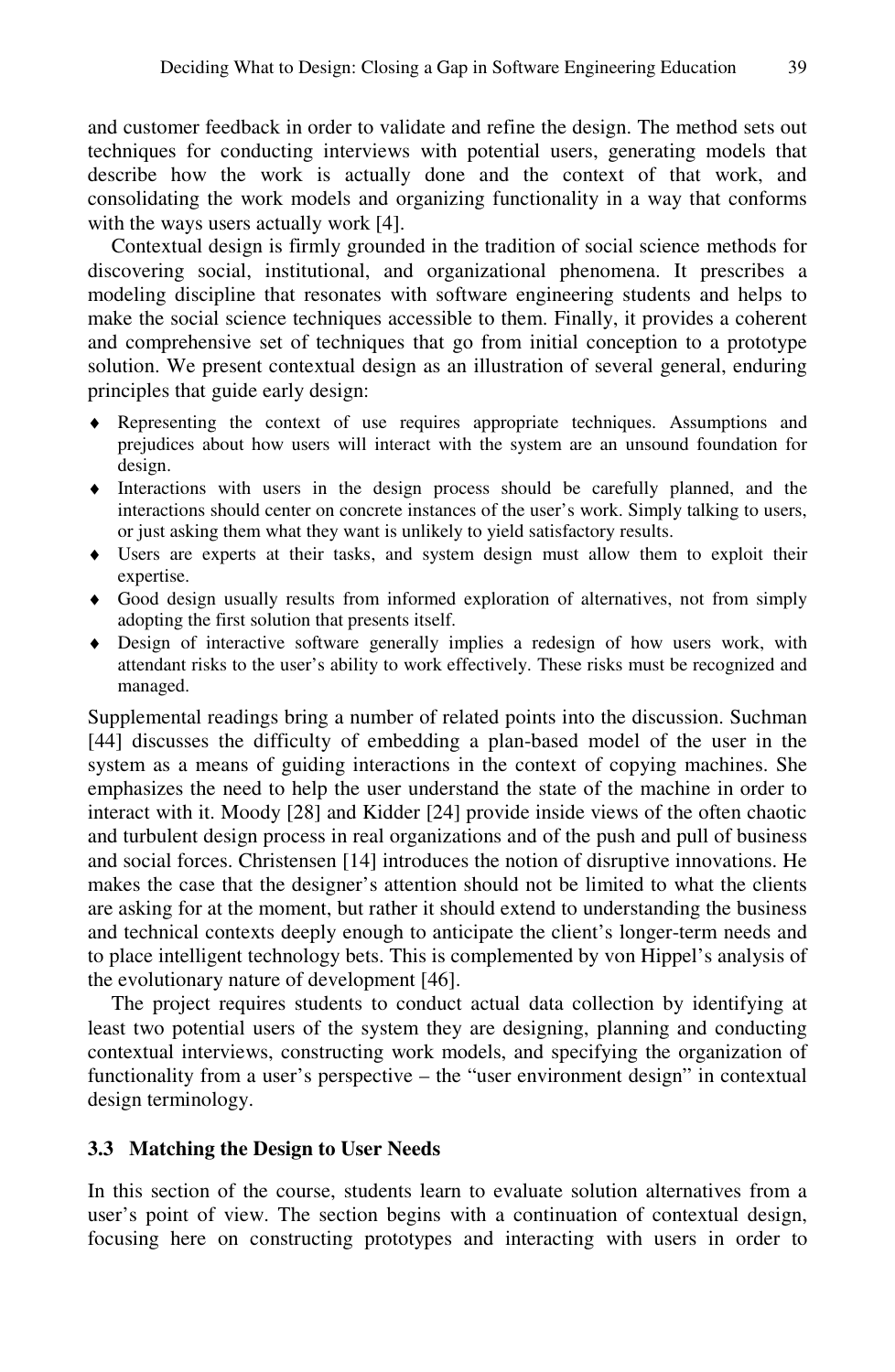evaluate them. Norman [29] expands on the theme of usability, exposing the students to a classical discussion of user-centered design principles and a wide-ranging collection of examples.

The course uses current examples of design as material to which the principles can be applied. Recently, for example, the class focused on the BMW iDrive system that uses a control knob and menus to access over 700 of the automobile's non-critical functions. This interface provides a wealth of material for analysis of affordances, focus of attention, mappings, design for error, and mental models. This example also sets the stage for understanding the significance of business drivers – the initial version of the system was extraordinarily difficult to use and expensive to correct.

These materials provide students with concrete examples of techniques that embody several principles:

- ♦ Designing for users is an iterative process where interaction between user and designer focuses on meaningful, concrete representations of the designed system, presented to the user in context.
- ♦ Determining an appropriate level of prototype fidelity is a tradeoff between the cost of the prototype and the accuracy and precision of the feedback. For many purposes, low fidelity prototypes, such as paper and pencil mockups, are most appropriate.
- ♦ Software design requires simultaneously learning from codified experience and deeply understanding the unique subtleties of each particular design problem.
- ♦ The key to usability is creating a design in which the user correctly, continuously, and effortlessly maps the perceptual experience of the system to the user's mental model and the user's preferred way of working.

Supplemental material enriches the discussion with additional points of view. Brown and Duguid [8] offer an analysis of the difficulties inherent in separating knowledge from people and the inherently social nature of information, ideas that are critical for effective information system design. CSTB [15] offers a variety of ideas and research directions that focus on making computing available to a broader group of users. Winograd [48] shows how classical design knowledge applies to software, and Waldrop [47] provides a history of the creative thinking that transformed computers from remote mainframes used by specialists to ubiquitous tools in "human-computer symbiosis" with their users, connected intimately to daily work. Finally, Snyder [43] provides a comprehensive look at paper prototyping and its many applications in early design.

The project for this section requires students to construct at least two different prototypes for two focus areas of the user environment design that was the final product of a previous project. They then evaluate these alternatives, applying Norman's principles [29] and explanatory concepts in a process based on cognitive walkthroughs. If we had sufficient time available from project clients, we would prefer to have the students evaluate these prototypes with interviews conducted in the users' context.

#### **3.4 Understanding and Analyzing Business, Economic, and Policy Constraints**

In this section of the course students learn about the contextual forces that arise from the economic and business settings of software development projects. This section reviews elementary financial concepts and discusses the ways business considerations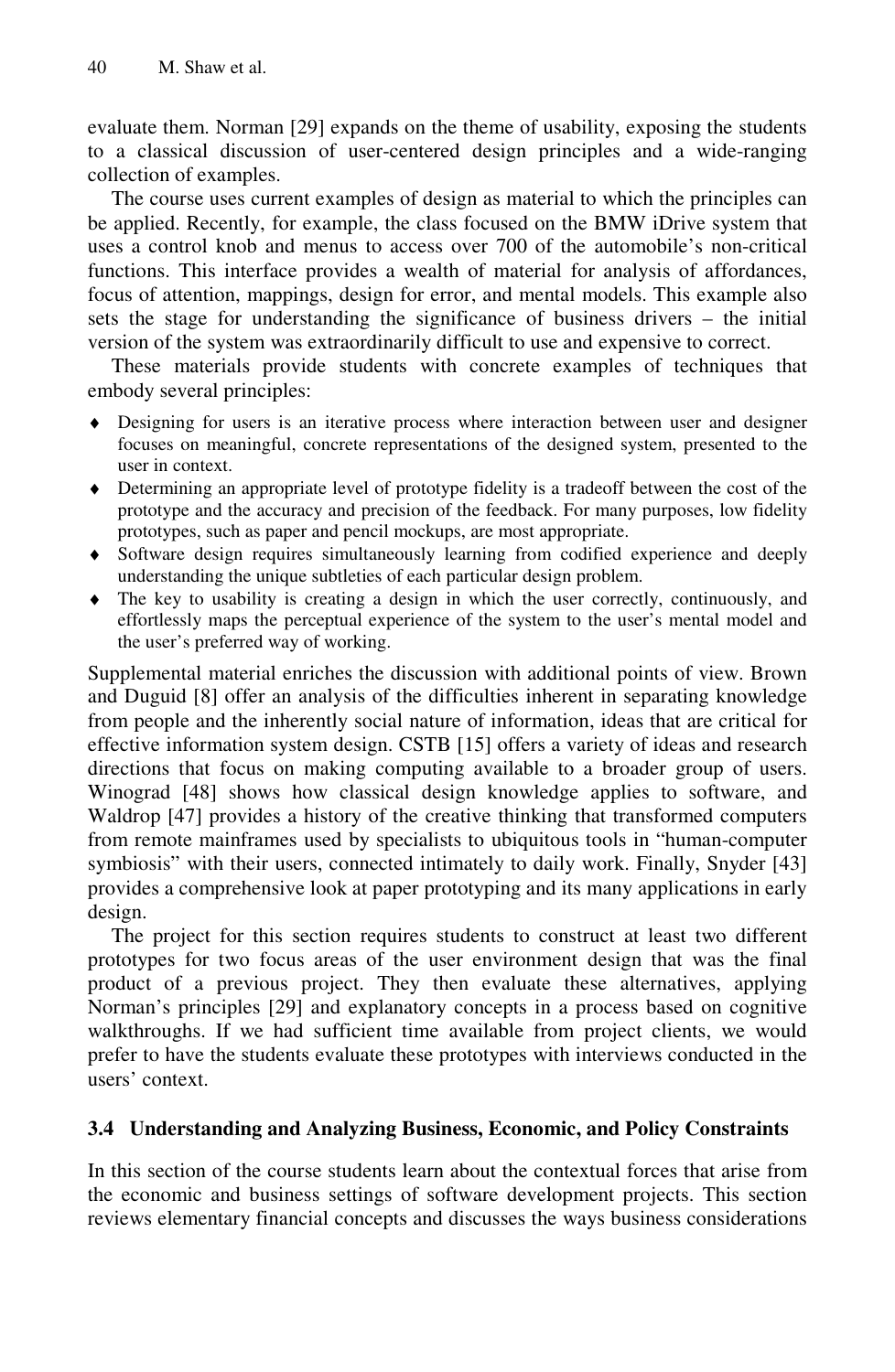can dominate factors in software design decisions. It covers ways to predict the value – benefit net of cost – of a software system by analyzing early design representations. The course exploits an example of current interest, such as privacy or internationalization, as a setting for understanding legal and policy constraints.

By treating software development as a value-creating activity, the course provides a framework to relate technical and contextual factors in software design decisions. On the one hand, students see how economic models such as utility theory can guide software design selection. On the other hand, they see how business, economic, and political requirements affect the kinds of solutions that will be acceptable. For example, international differences in privacy regulations should be anticipated at the point of database design, so that information that is regulated differently in different countries can be tagged or isolated. No textbook is available to cover all this material. We use Shapiro and Varian [35] to show students how economic concepts show up in the software market, but we must rely on a selection of papers for the rest of the material [19, 25, 27, 32, 33, 34, 39].

The material supports these principles:

- ♦ The objective of software design and development should be value to the company or client, not merely functionality. This requires analyzing both lifetime costs and benefits
- ♦ Analysis of value must take into consideration risk and time value of resources.
- ♦ Early, careful evaluation of designs makes software development more efficient.
- ♦ Many contextual requirements affect software design in fundamental ways; they should be addressed early in design.
- Decision models used in economics and social science can be useful for software design.

Supplemental material elaborates several aspects of this section. Shapiro and Varian [35] and Cusumano and Yoffie [18] show how market and competition shape strategic design questions. Two CSTB studies [16, 17] explore social and international issues in access to computing. Lessig [26] examines the tension between the original concept of the Internet as a commons for ideas and the use of the Internet as a commercial marketplace.

The project for this section requires students to identify one design issue for which the designer must consider business or economic constraints in order to get a good outcome for the client. They must identify two feasible solutions or approaches and compare the values of these alternatives, *as the client will see them*, applying topics of this unit as appropriate.

#### **3.5 Adopting an Engineering Approach to Software Systems**

In this section of the course students compare software engineering to traditional engineering disciplines to gain perspective on engineering practice, especially the need to reconcile conflicting constraints with limited time, knowledge, and resources. They study the nature of software systems, including the difference between program and product, issues of embedding, and the responsibilities of engineers. A discussion of the engineering approach to solving problems, both in software systems and in engineered systems more generally, complements this view.

By reading Brooks [9], students are reminded of recurring characteristics of software engineering projects such as manpower, scheduling, and second system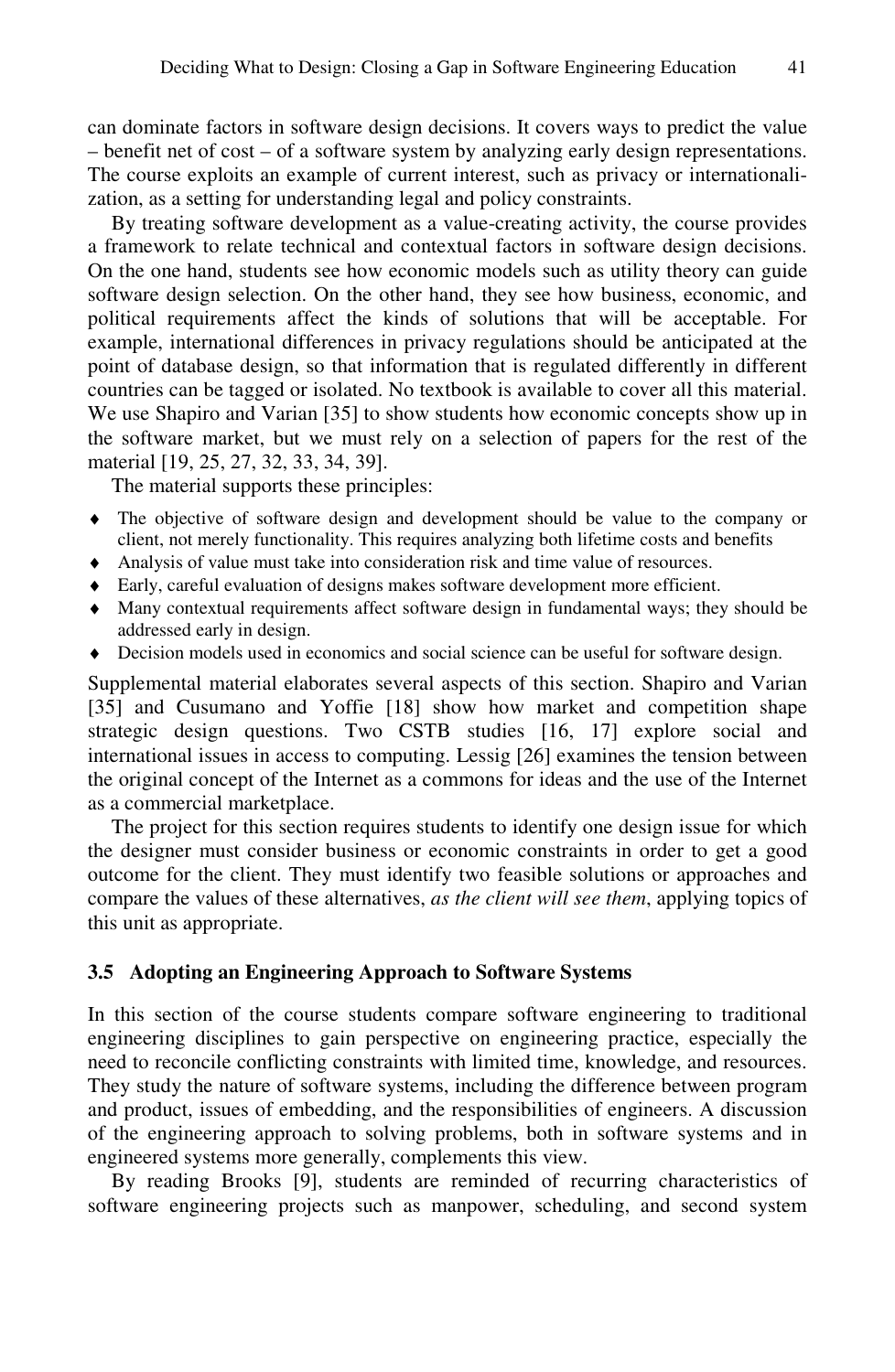effect. They also see how other engineering disciplines draw on codified knowledge whenever possible.

The core principles we develop in this unit are already well recognized in other engineering disciplines. For example, design for scalability, situated design reuse, evaluation of designs in adapted contexts, attribute dependency and codifying design knowledge are common engineering techniques. The key principles we study are:

- Engineering entails making decisions with limited time, knowledge, and resources. However, problems often recur. Recognizing the recurring patterns and extracting knowledge from a codified knowledge base are typical of an engineering approach.
- ♦ Using a codified engineering base effectively is only possible when engineers understand the implications of changing scale and problem context on designs.
- ♦ Collection of relevant science and empirical results occur over time and experience. The use of these resources help engineers craft solutions to routine problems. Software engineering is now mature enough to start accumulating such resources. Recognizing the repeating routine problems in software engineering and driving the core knowledge from them is essential for the establishment of the software as an engineering discipline.
- ♦ Engineers must evaluate the complexity of their designs when they are put to use. They must recognize the dependencies between different components of their designs and evaluate their outcomes for human aspects.

We rely on supplemental material to provide concrete examples of engineering principles. We begin with material from computer science. Hoffman and Weiss [20] review Parnas' fundamental contributions to software engineering through topics as relational and tabular documentation, information hiding as the basis for modular program construction, abstract interfaces that provide services without revealing implementation, and program families for the efficient development of multiple software versions. Simon [41] explores design as a science; in particular he helps establish how software does admit to the same sorts of science as the natural world.

We complement this with reflections on older engineering disciplines, including aspects from civil, architectural, chemical, aeronautical, and mechanical engineering. Petroski [31] offers case studies showing the importance of understanding the context a design will operate in. He emphasizes the criticality of recognizing why and how errors occur in advancing the engineering methods for creating innovative solutions to problems. Vincenti [45] explains how engineering knowledge accumulates and describes how engineers use this knowledge in problem solving. Akin [1] shows how the architectural design process can be formalized and codified; he shows how expert civil architects go about solving their problems. Perrow [30] helps expose the social aspects of engineering design, especially in dealing with high-risk technologies. He presents complexity, especially tight coupling of subsystems, as a source of unpredictable cascading failures.

Students are expected to recognize the fundamental engineering principle discussed in the material and apply it to software engineering with examples either from their projects, past experience, or other units of the course.

# **4 Pedagogical Principles**

The course we describe is a core course in a professional masters program. Many topics compete for attention in the curriculum, and many activities compete for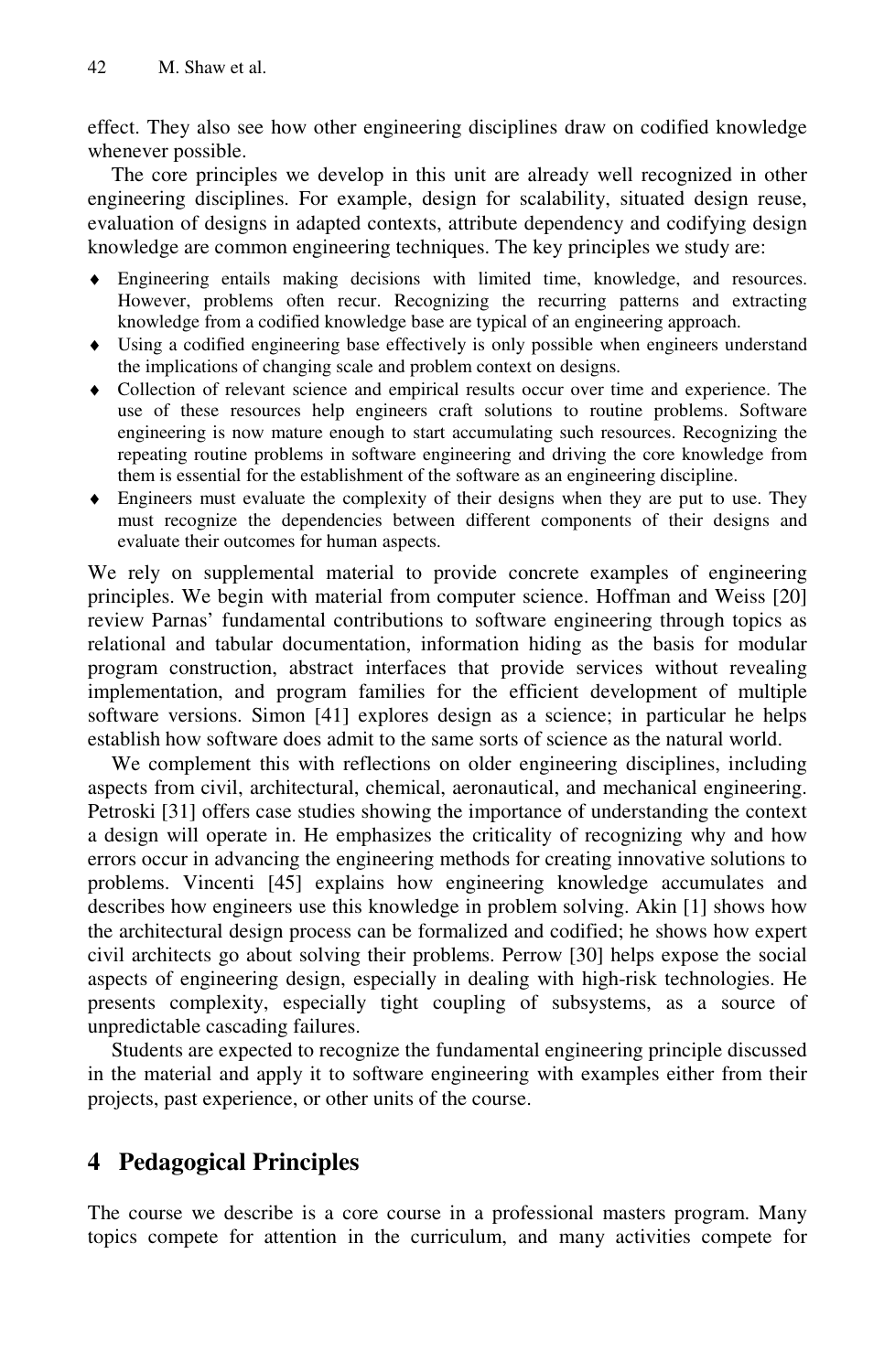faculty and student time. The Carnegie Mellon software engineering faculty regards education as an investment from which students should reap benefits for decades. These pedagogical principles guide our curriculum and course implementations [38].

*University education must provide knowledge of enduring value together with immediate competency.* Universities walk a careful line between education in enduring principles and training in vocational skills. The Carnegie Mellon faculty believe both that a graduate should have certain competencies and that the investment in education should continue to pay off over a long period of time, and accordingly we ask our courses to serve both ends. There is ample evidence that the two are compatible, because students typically learn the principles best by working out examples that apply those principles.

*In engineering, tools and skills cannot replace judgment.* Engineering requires finding cost-effective solutions from among many and diverse alternatives. Methods, tools, processes, skills, heuristics, and other tools and techniques can help to organize the solution search to concentrate on good candidate solutions. These engineering tools and techniques remind you to consider possibilities that you might otherwise ignore. They can help a good (or even adequate) engineer find better solutions more effectively. They are not – and cannot be – a substitute for actually understanding the problem and making sound judgments about solutions. An intrinsic characteristic of engineering is the requirement to strike appropriate balances among conflicting goals. So pursuing one tool or technique to the exclusion of all others is only very rarely, if ever, appropriate. Above all, we should teach our students engineering judgment and the commitment to use it; all the specifics support this end. In particular, as students in our class apply their newly-acquired knowledge to the studio projects, faculty and other students facilitate reflection by providing constructive critique of their efforts.

*The Carnegie Plan provides excellent guidance about engineering education.* Each student should learn not only specific content, but also the principles and mindset of the profession, the ability to learn new material independently, and the perspective and judgment to be a responsible adult. In particular, graduates should be able to assume responsibility for their own continued professional development. Therefore, they should learn not only today's methods and technologies, but also the underlying principles and critical abilities that will allow them to select and master new methods and technologies as they emerge. This idea is captured in the Carnegie Plan, which Carnegie Mellon established half a century ago as part of a major restructuring of engineering education, both at Carnegie Mellon and throughout North America (see Appendix). Carnegie Plan carries institutional memory for our university. It is also an enduring statement that provides guidance for blending theoretical understanding and practically focused experience into durable skills and the ability to learn new material.

*Hands-on, attentive time on task is critical to learning.* Simon showed us that the strongest correlation between demonstrable learning and any of the student and instructor activities is with the student's engaged, attentive time practicing with whatever was being learned/taught: "Learning has to occur in the students. You can do anything you like in the classroom or elsewhere – you can stand on your head – and it doesn't make a whit of difference unless it causes a change in behavior of your students" [42]. He also told us that experts have indexed memory of 50,000 to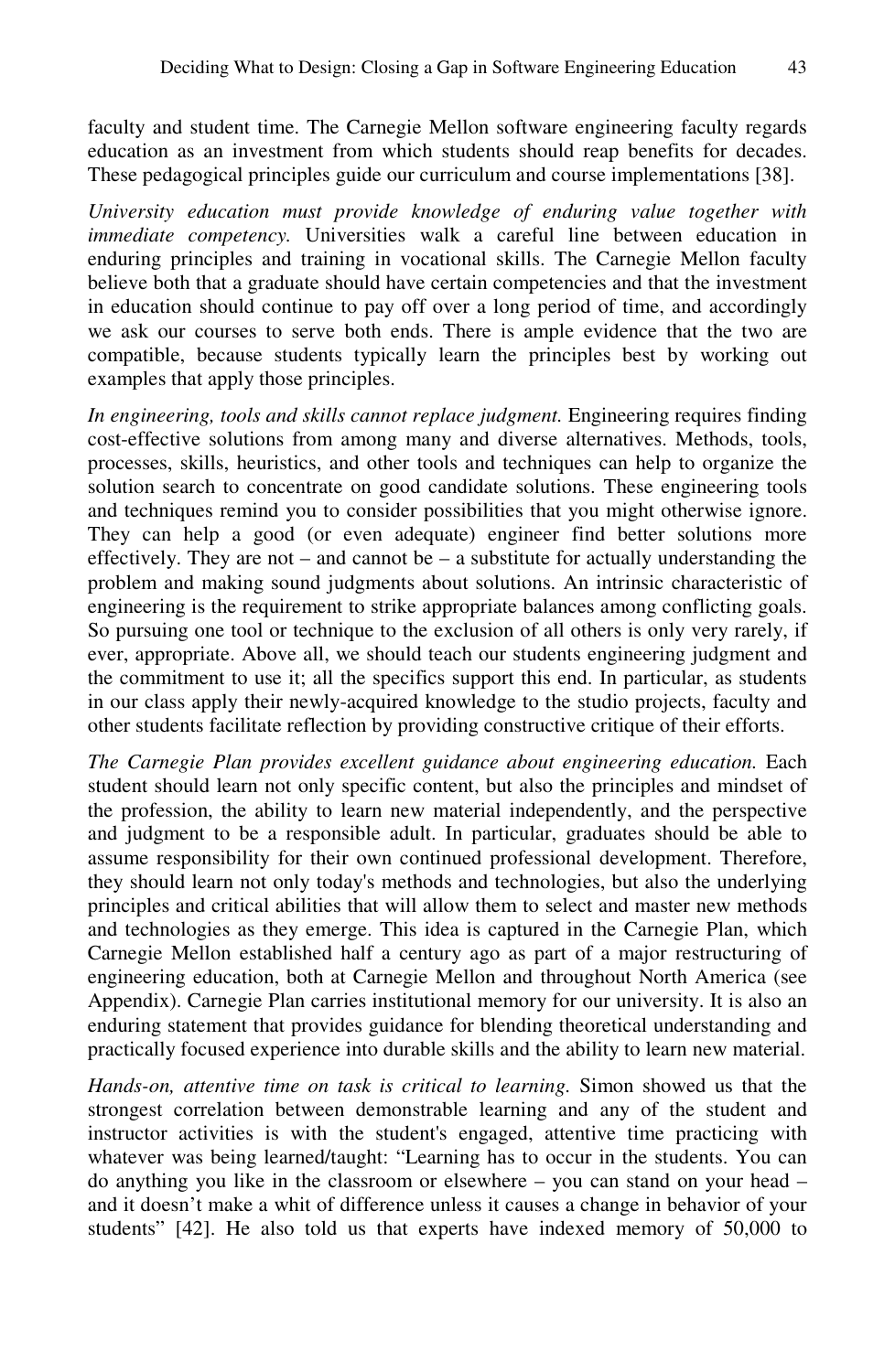100,000 chunks in the area of expertise, taking 10 years to acquire this expertise. So a reasonable aspiration for a university course is to get a good start on the 50-100,000 chunks by providing the student with a conceptual roadmap, lots of hands-on practice in various parts of the domain, and the ability to fill in more of the chunks.

*Curriculum design is at heart a resource allocation problem.* The scarce resource is student attention, measured however imperfectly by courses, hours spent, pages of reading, numbers of projects. To provide the greatest value, we must require each course to contribute to both enduring value and immediate competency. This favors content backed by good theory, because good theories compress lots of content into tidy packages; however, this leverage should not be allowed to drive out important (but partially codified) content in favor of pure theory. On the other hand, extensive exercises in a process that is likely to be obsolete in a couple of years can (usually) only be justified to the extent that they support long-term knowledge. It is easy to identify "important" content that more than fills the space in the program -- whether space is measured as class time, student attention, hours of work, or something else. It is much harder to set the priorities that lead to a curriculum that strikes the right balance of coverage and depth.

*Sampling is sufficient; it is not necessary to cover everything.* For students of the high quality that we admit, thorough mastery of a few exemplars coupled with principled overviews should provide a sufficient basis for learning other related material. We must take care, though, to provide sufficient coverage. This is a reasonable choice because curriculum space is a scarce resource and, per the Carnegie Plan, our students can assume responsibility for their own professional development.

*Admissions should be selective, and we should make every effort to help admitted students succeed.* The overall quality of students in a class affects the level at which the class functions, especially in interactive settings. When, as in many of our activities, students work in teams, the quality of each student's experience depends on the quality of the other students. Further, failure of some students affects the whole community of students. It follows that we should attempt to admit students with a good chance of success and commit to making them successful.

*The educational setting should enable students to learn effectively*. Learning depends chiefly on the active engagement of students, who make a substantial investment of time and resources. We should provide opportunities and resources that allow students to do this effectively. While providing sufficient resources, we should at the same time provide a realistic development setting

# **5 Course Organization: Engaging Students Actively**

Our "Methods: Deciding What to Design" course is a core course in the MSE program at Carnegie Mellon. This is a terminal degree program for students with several years of software development experience; its objective is to enable its graduates to practice software engineering at a very high level of proficiency and to serve as technical leaders and agents of change in their companies. In implementing this course, we considered the type of students who enter our professional masters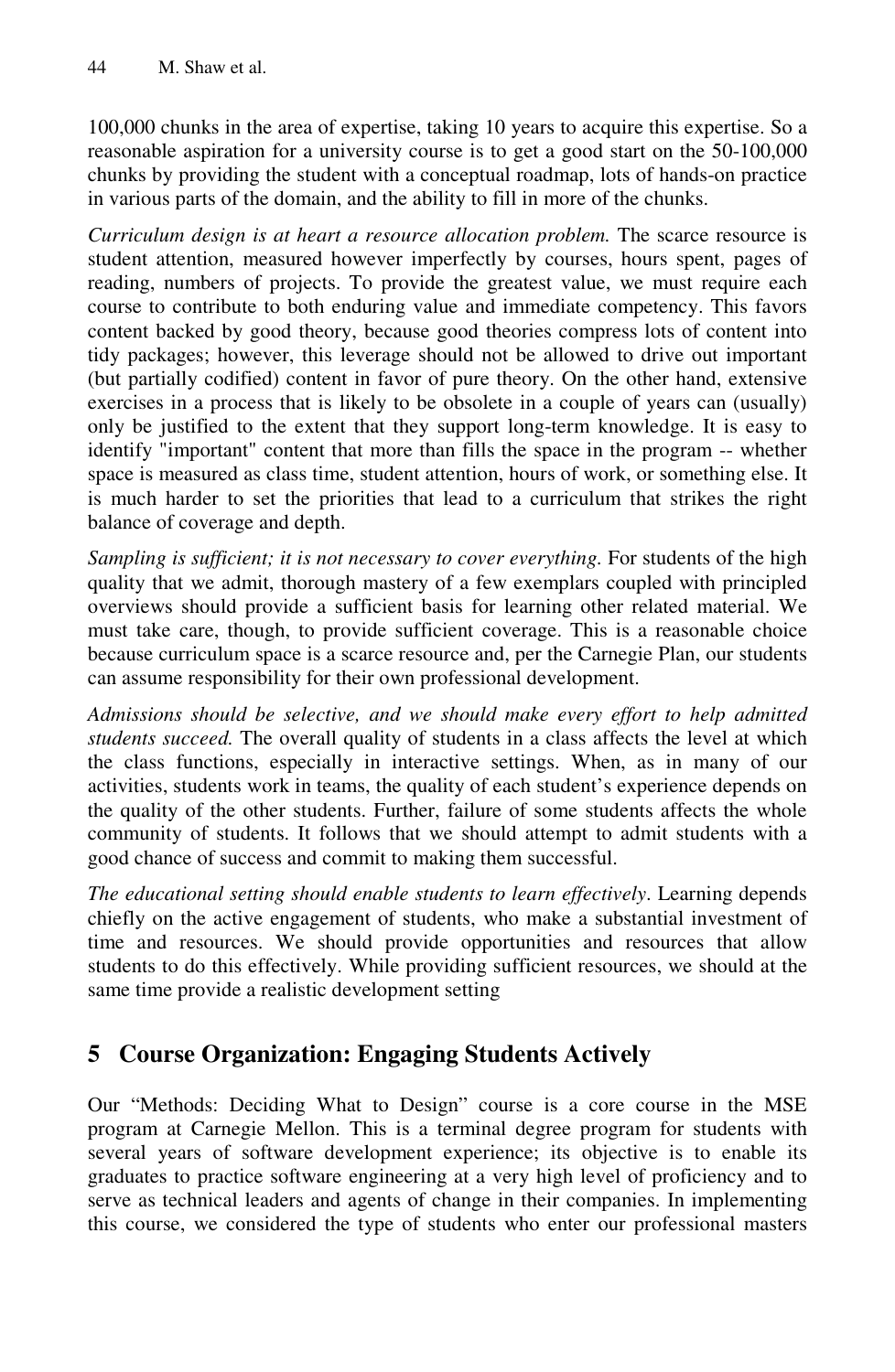programs and the principles of Section 4. We also considered other courses in our curriculum and ways the full suite of courses plus the Studio complement each other.

This course emphasizes mastering the material for use in practice. It won't serve the MSE program or the broader pedagogical principles if it is taught as a set of facts and skills. It can only work if it engages students in thinking hard about real – not textbook – problems. To that end, we teach the course by engaging students with real problems in as close to a real-world setting as we can arrange.

In terms of the Bloom taxonomy<sup>3</sup>, we are principally interested in mastery at the higher (analysis, synthesis, and evaluation) levels. It follows that the objectives for our courses include a combination of "understands" verbs and "can-do" verbs. Further, the "doing" parts of the course must support the "understanding" parts. We probably all agree that courses in which students can hack their way to apparent success aren't serving their ends. It also follows that reflection and interpretation are more important than extensive routine drilling, comprehension more important than highly technology-specific skills.

The course takes advantage of a key feature of the MSE program – the MSE Studio. The entire program emphasizes application of course material in a practical hands-on experience, and the MSE Studio is built around projects for real, paying clients who expect actual deliverables. These year-long Studio projects provide students with a real software development setting where they must overcome technical challenges, understand new problem domains, manage team dynamics and client interactions, formulate problems, and – in the end – deliver software products to their clients. The course described here relies on the MSE Studio for real (not simply realistic) examples, and observations about how they apply course material to the Studio provides valuable course feedback. The use of real projects allows students to develop immediate competency to critique and apply the techniques they have learned rather than only acquiring textbook knowledge. Section 7 discusses ways to teach a course such as this in the absence of a Studio.

#### **5.1 Homework**

-

We emphasize applying and interpreting the readings, not simply doing small-scale exercises. Homework assignments for each of the readings help students focus on the aspects of the reading that are important to the course. Moreover, students do the homework based on the reading material and the class is used for discussion and interpretation, in contrast to the traditional format of presenting material in class as a basis for the homework assignment. Some of the homework questions ask students to answer questions on the day's reading; others ask them to apply class material to a problem or to their Studio project. The recurring objective verbs in our assignments are "understanding", "applying", "assessing", "discriminating", and "identifying". By

• Evaluation: judging the value of material.

<sup>3</sup> The attributes of the Bloom taxonomy [7] are:

<sup>•</sup> Knowledge: remembering previously learned material.

<sup>•</sup> Comprehension–: understanding the meaning of material.

<sup>•</sup> Application: using learned material in new and concrete situations.

<sup>•</sup> Analysis: breaking down material into component parts to understand its structure.

<sup>•</sup> Synthesis: putting parts together to form new wholes.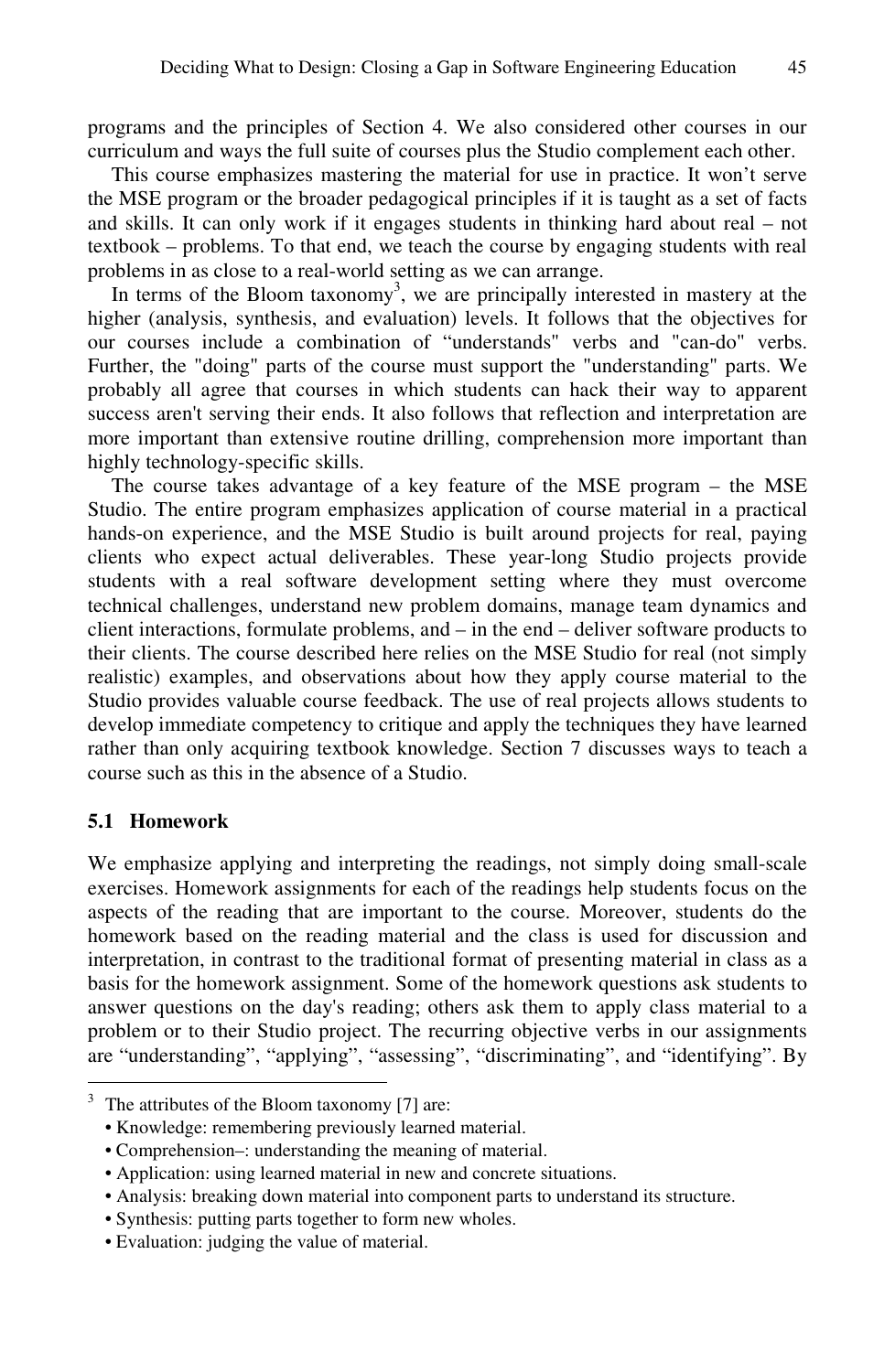clearly explaining the objectives of the assignments, we both focus the students' efforts in answering the assignments and remind them of the enduring values to take away from the course [40]. We use sampling as a technique to balance coverage with providing enough hands-on experience for understanding the topics. By limiting their answers to a page or two in length, we try to help them focus on the most important aspects of the topics. Students find this more challenging, but we see them engaging the material at higher levels of the Bloom taxonomy, especially in class discussions. When an assignment asks for answers based on the Studio project, students work with their project groups on that assignment. However, they must answer the daily homework assignments individually to show their own understanding of both the project and the class material. The homework assignments provide individual handson attentive time on tasks for students. It also provides the team with multiple points of view of the same approach, allowing them to evaluate alternatives against each other when they need to apply the same technique to their project as a team.

## **5.2 Real-Life Projects**

In each unit of the course, the project groups apply ideas of the unit to their MSE Studio projects and report the result to the class. Reporting to the class includes making a short 8-minute presentation of the main points, leading class discussion, and providing a 2-3-page summary of the major ideas. Students start working with the clients for their Studio projects the first week of the class. The projects help the students develop preliminary results with their clients; they can subsequently build on these results as part of the Studio. This allows the students to rapidly evaluate the effectiveness of the methods they learn in class for their project. We expect them to reflect on their experience, which also provides them an opportunity to recognize the core competencies set out in Section 2.

Each unit runs between two and three weeks. Through project assignments we address curriculum resource allocation and sampling, in addition to providing further opportunities for hands-on practice. Students get an opportunity to immediately apply what they learned to a selected part of their project. This first experience does not make students experts in the area of the assignment, but this exposure provides a basic understanding they can build on later, in accordance with the Carnegie Plan.

## **5.3 Communication Skills**

The MSE program places a strong emphasis on communication skills. In designing the Methods course to include significant numbers of student presentations in class, we are both relying on the communication skills the students have already developed and providing more opportunities to exercise and further develop their skills. Each student presentation uses almost 1% of the class time in the course, and we depend on each student to contribute comparable value through his or her presentations. Since the purpose of each presentation is to explain to the class what the main idea of the topic is and how that idea should affect software design, we expect clear presentations that make the connection between the background material and the class projects. These criteria remind students not only to master the material presented in class, but also bring in their own experience and critical insight to the class.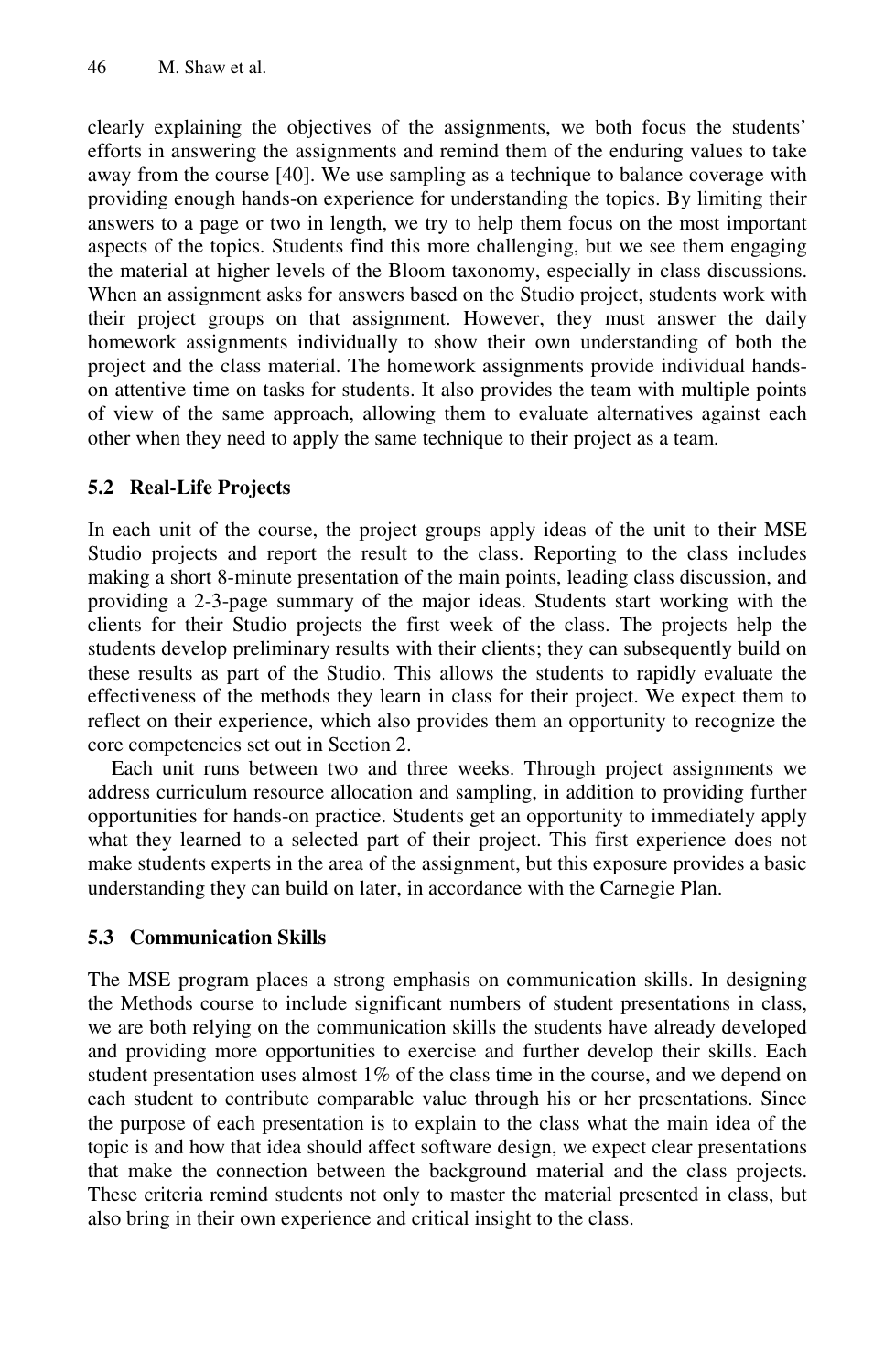#### **5.4 Independent Interpretation**

Most of the supplemental materials are books. We incorporate them in the course by assigning each book to a project group. The group is responsible for reading the book and reporting on how ideas from the book are related to the course. The reports on the books do not attempt to cover the entire book, but rather to identify and explain the most important points relevant to the course and software engineering in general. Similar to the projects, each report consists of an 8-minute presentation followed by discussion and a short written report from the group, 2-3 pages in length.

These independent interpretations provide another opportunity to combine the pedagogical principles of sampling and curriculum resource allocation. The supplemental readings and reports not only enrich the units, they also provide further sampling of techniques to which students can return when applicable. This activity also highlights the value of engineering judgment because we emphasize critical evaluation of the key take away of the books and application of the ideas to their Studio projects rather than a summary of the topic.

To help students prepare for the presentation and to focus the report, we ask them to provide a short abstract (approximately 50-75 words) of the viewpoint in advance. The purpose of the statement is not simply to identify the topic the author writes about -- it requires the students to identify what the author "says" about the topic. For example the statement should not be of the form "*the authors talk about the business of software..*." but "*the authors refute arguments that we need new economic models*  for software by arguing that the old models work, just with radically different *parameters. They support this with discussions of adoption curves, lockin, .... For our studio project this implies, for example, ..*." We describe this as a statement that will help people remember what the book might offer them, so that they'll remember enough to find the book when they discover sometime later that they need it.

We expect critical analysis and independent interpretation of the selected books. Sometimes students have to try several times before they are able to explain how the reading applies to the course instead of just giving a book report. In the process they develop their engineering judgment skills as they have to think about how to report their conclusions to the rest of the class most effectively.

This exercise helps students learn to recognize outside material relevant to the course. It not only introduces them with a broader set of concepts, but it also gives them experience with evaluating techniques on their own. In addition, it allows them to recognize how to use different techniques together for the principles introduced in the course. For example for their projects students have in the past opted to use paper prototyping [43] in conjunction with either use case modeling [2] or scenario-based design [44] and evaluated their results through Norman's design principles [29]. The students are able to arrive at such rich combinations that cross over multiple units as a result of the variety of activities they engage in during the course.

#### **5.5 Critical Evaluation**

We expect students not only to learn the material they study, but also to apply it spontaneously to practical problems. In this way we require the students to evaluate which techniques work well, which techniques may work with improvement, and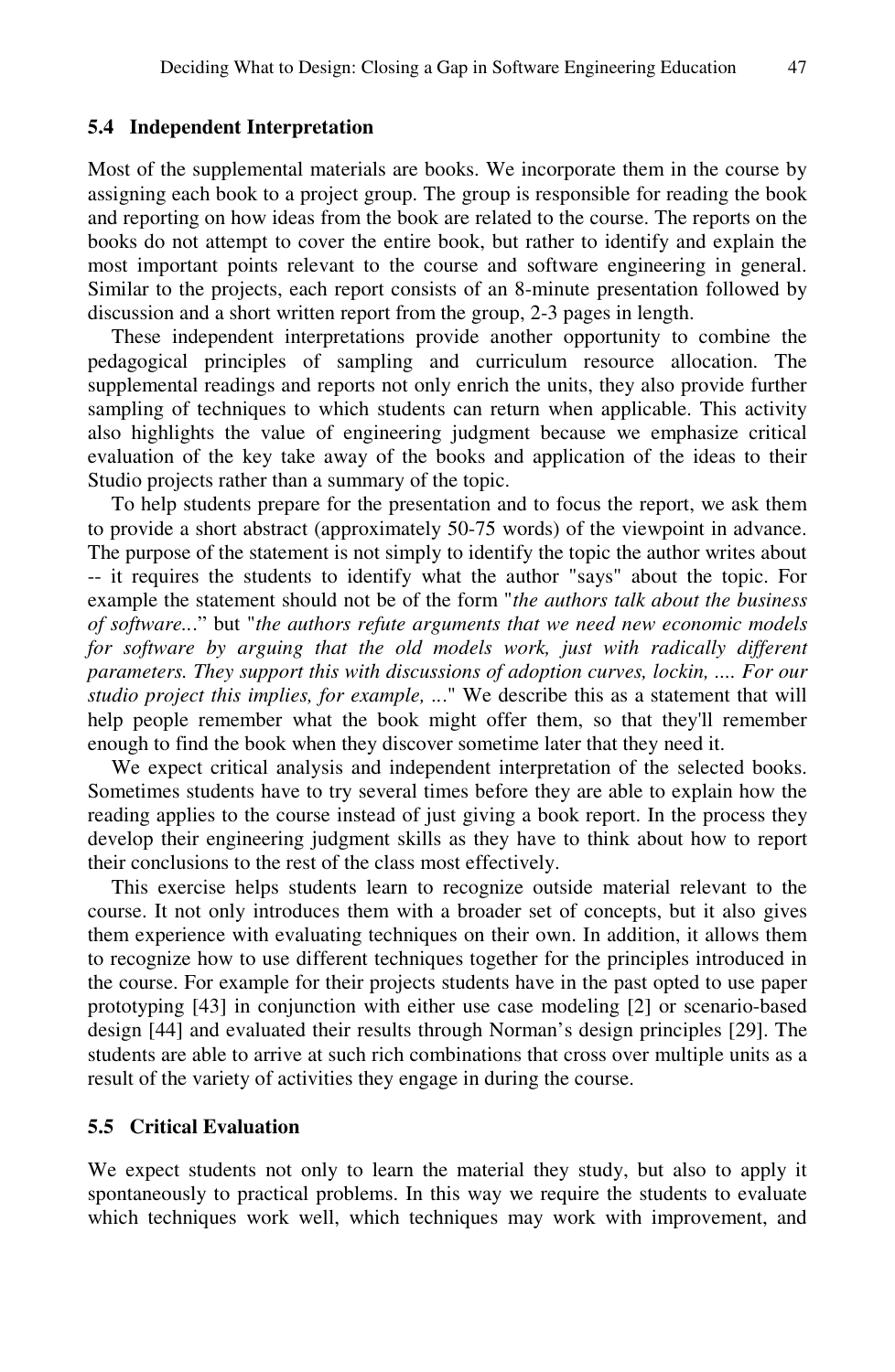which techniques may not be suitable for the task at hand. Reflective practice is entirely consistent with the Carnegie Plan's combination of education grounded in enduring principles, skills in applying these principles and continual improvement, and experience grounded in the real world.

The opportunities we provide for students to develop critical evaluation skills extend to all the activities of the class. Our evaluation criteria emphasize that we value insights combined with a student's experience over only reporting back what the lectures or readings already covered. In project reports we expect teams to evaluate how they have applied the methods to the specific project domain they are working in. We conduct the class meetings by providing ample opportunities for students to not only ask questions, but also contribute with their experience obtained either from other classes or from industry experience (simply repeating material from the reading without adding insight does not count as valuable discussion).

## **6 Experience and Evaluation**

Our evaluation of this course is based on our own reflection, on the progress we and other faculty observe in the Studio projects after the students finish the course, and on the feedback we receive from the students (both while they are still in the program and after they graduate).

## **6.1 Our Evaluation**

We have offered this course in lecture format four times. The third time we concurrently prepared the course for distance delivery, and the second distance offering is underway as this paper is under preparation [10]. After each offering we have reflected on student performance and participation and revised the course accordingly. Our own reaction is that the course addresses the concerns we had when we designed the course. This provides an element of face validity.

The faculty mentors of the MSE Studio report that since we have started connecting class assignments directly to the Studio projects, the students' performance in applying course material to the Studio has substantially increased. Changing the order to present problem frames first has enhanced this effect.

When real projects are introduced to the curriculum, the closed-shop software development model no longer holds even in the educational environment. The concerns we identified in Section 1.1 are challenges that software engineers need to learn to deal with in school as well. Our students have to live through the challenges of evolving system requirements as the clients understand both the technologies and the opportunities available to them. The contextual design, use case modeling, making the result useful, and problem frame analysis methods we introduce in the course provide opportunities to help the teams to help their clients understand their needs. This year all three projects that are assigned to our on-campus teams have requirements where the end product needs to be adapted or tailored even after it is delivered. Open source development and globally distributed teams is no longer a myth, but a reality. The business and economic considerations and problem frames analysis topic assist in surfacing challenges, consideration the teams must pay attention to.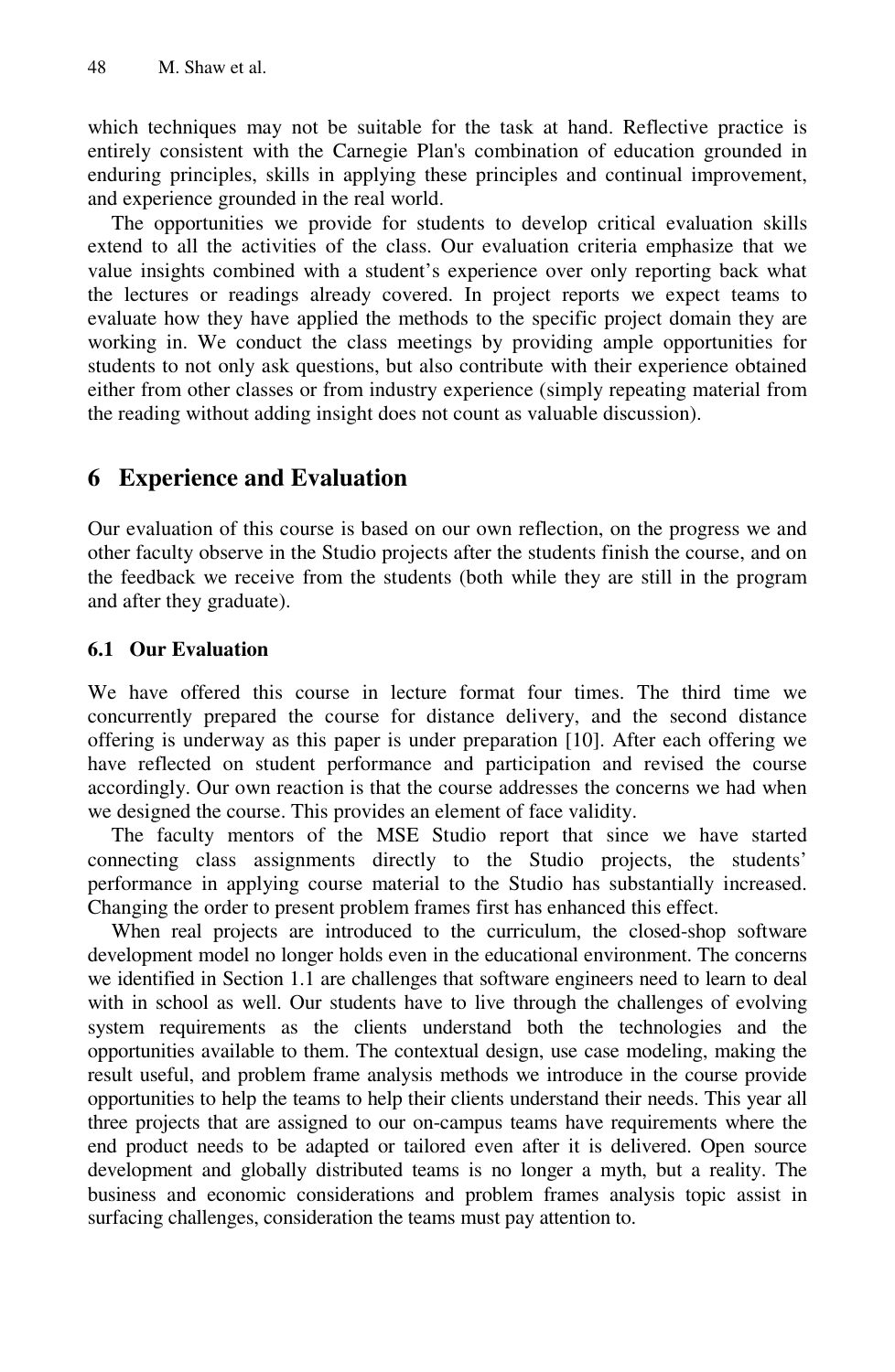#### **6.2 Responses from MSE Program**

The responses from the MSE program focus on improvements in how students get engaged with solving the problems for their Studio projects early on using the techniques introduced in the Methods course. Several teams opt to continue using the methods that they are only introduced to in the course in their Studio projects. The teams continue using these methods as a driver for their software development efforts in a longer term and larger context. They report that the techniques help them bridge the gaps between the client, the team and the technical challenges.

- $\blacklozenge$  A team of four students from the 2003-2004 academic year with members ranging from 2 to 10 years of experience, report that using paper prototyping, a technique they learned from independent interpretation of supplemental material, helped them scope a problem context that would otherwise have been hard to manage. This allowed them develop a technically competent solution in a short amount of time. Their success led other teams to try out the technique in subsequent years.
- ♦ All the teams each year employ advanced use case modeling as a problem understanding and requirement specification technique. The distance education students, who tend to have more industry experience than the on campus students, report advanced use case modeling as a strong technique to employ directly in industry, especially when coupled with contextual design – provided that economic resources are available.
- ♦ Two out of the three on-campus teams of 2004-2005 used problem frame analysis successfully to understand and refine the scope of their problem. Teams used this technique internally rather than sharing it with their clients, so they report their application as "informal". In the semester following this course, one team that was been struggling with representing the intrinsic details of their system with use case modeling revisited their problem frame analysis. They used problem frames together with use cases to identify different subsystems and discover which subsystems acting on other subsystems. They report that using problem frames to identify subproblems and their relations with each other helped them understand why their use cases were being criticized as trivial.
- ♦ One on-campus team of 2004-2005, after studying industrialization and versioning as part of the business and economic considerations unit, decided to address this and to their surprise discovered that this was one of their client's concerns, though it was not mentioned in client discussions before the students brought it up.
- ♦ One 2005-2006 team used cost/benefit analysis comparing an open source tool to a \$60,000 commercial one They showed better long term return with the commercial tool. The customer bought the commercial tool because of this analysis. Discussions with the team members revealed that they were resigned to using the far less capable open source one, until they did the analysis as part of their class work.

## **6.3 Student Responses**

Students with little industrial experience find it challenging to be asked to apply the material to an actual project, with all the ambiguity and hidden constraints that are typical of real projects. As they get more experience with the material, either by applying it to the Studio project or applying it on the job after they graduate, they find it very valuable. Students in the distance offerings also report that the course is both challenging and worthwhile. Distance students are usually working at the time they are taking the course, and they often report applying the material in their current projects. The feedback we get from students relate to several areas of the course organization.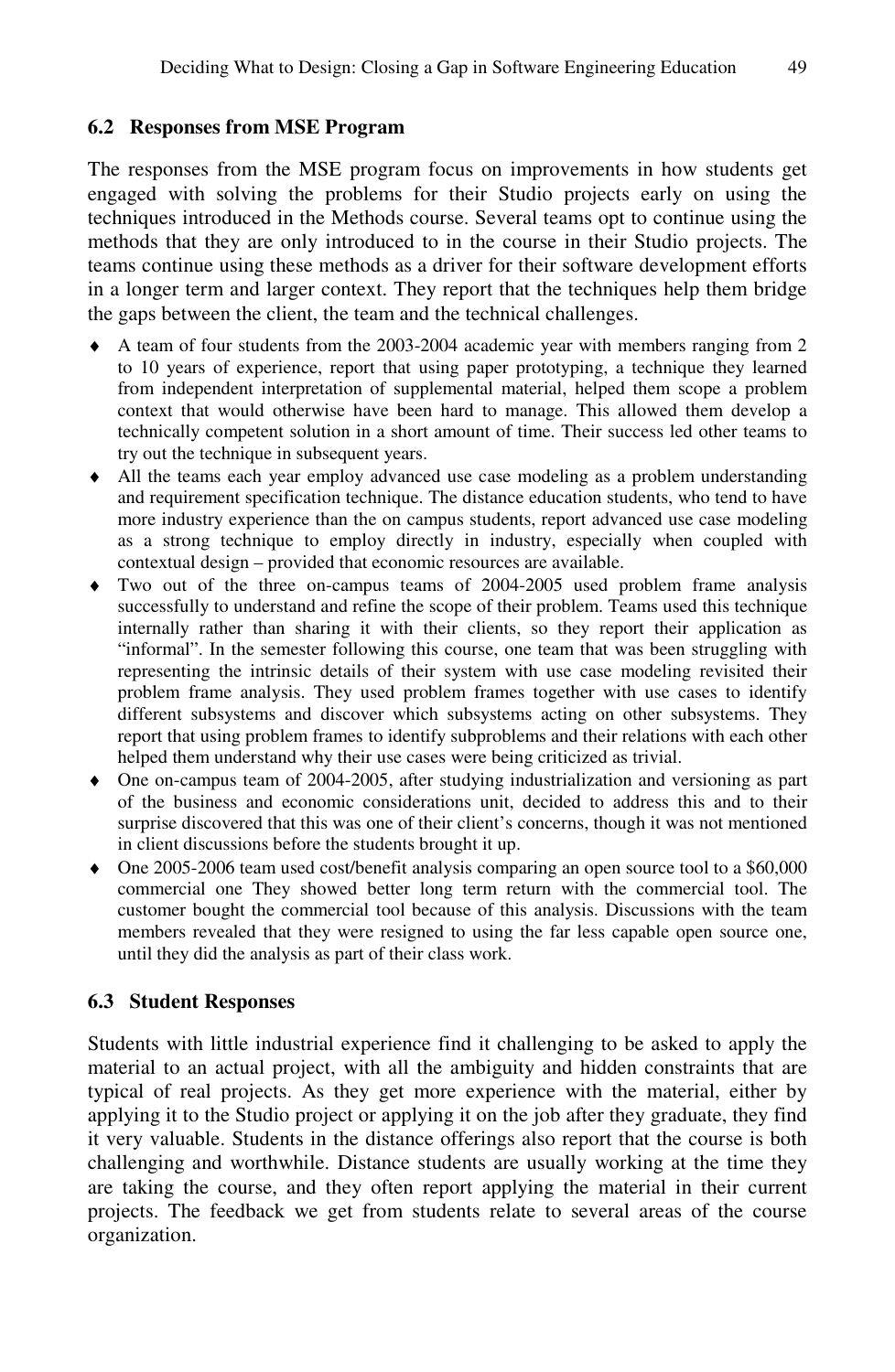*Collaborating with other professionals.* The revelation that a professional has to be able to collaborate with people with complementary skills comes as a surprise to students with little industry experience.

♦ Two students from Fall 2004 report that dealing with a team member who was more experienced than themselves in the problem domain was challenging. This even influenced how they perceived the applicability of the methods introduced; however, it also gave them an understanding of how they should have relied on using the methods in dealing with the experience gap.

*Critical thinking*. The course format comes as the biggest surprise to some students. Going from memorize-and-recite-back courses to critical application of content, learning to make public presentations, and learning to contribute to discussions is challenging at first. However, students start realizing the benefits as they are encouraged to conduct these activities regularly. We expect not only substantive results, but also communication and organization skills. We provide immediate feedback so that students can work on their weak skills before they have to deal with similar tasks again. Admittedly, this course is fast paced and does at points stretch the students if they come with insufficient background. On the other hand, students start seeing the benefits as early as a few weeks into the course. The benefits of frequent individual homework assignments with specific hands-on tasks -- at times frustrating due to time constraints -- are appreciated.

- One student from Fall 2004 reports, "In my undergrad, we had only final semester exams and we were graded based on that exams' performance. We would never get our answers back and hence never understood what mistakes we committed! The way it is done here is very beneficial and I really appreciate the way you put comments on each and every one's answers. This has been a new experience for me, and I am benefiting a lot."
- ♦ One student from Spring 2003 reports "Honestly, after my first presentation, at first I did not even understand why I did not do so well. Your feedback on my presentation was really valuable for me, not only for grade improvement, but also for my communication skills."

*Formal exposure to known techniques*. Students with longer industry experience are encouraged by seeing what they had to deal with in industry presented in a structured manner, and they also appreciate new techniques for dealing with familiar problems.

- A student from Fall 2004 with 5 years of experience reports that although he had to design and prototype many software products he never was introduced to approaching them with principles covered for making the result useful unit. He emphasizes that this exposure helped him evaluate how it can be done more effectively.
- A student from Fall 2003 with 10 years of software architecture development experience reports that he was very happy to have been introduced to Brook's [9] principles after he graduated because there have been several incidents where he had to be reminded of the relationship between adding complexity and scheduling.
- ♦ A student from Spring 2005 offering who is taking the distance education version of the course reports he will take back contextual design to the rest of his company to use as a part of their software development process because it will help them identify product visions that are more in line with user needs. He also adds that they will first need to look very carefully into cost-benefit analysis of resource allocation.
- ♦ A student from the Spring 2006 distance offering reported, "Despite all of the moaning about problem frames, I think I 'like' it most of the three approaches so far. (Does this make me ill in the head?) It is more applicable to my work than Use Cases and Contextual Design. At [my company], I work with embedded systems that by nature interact with other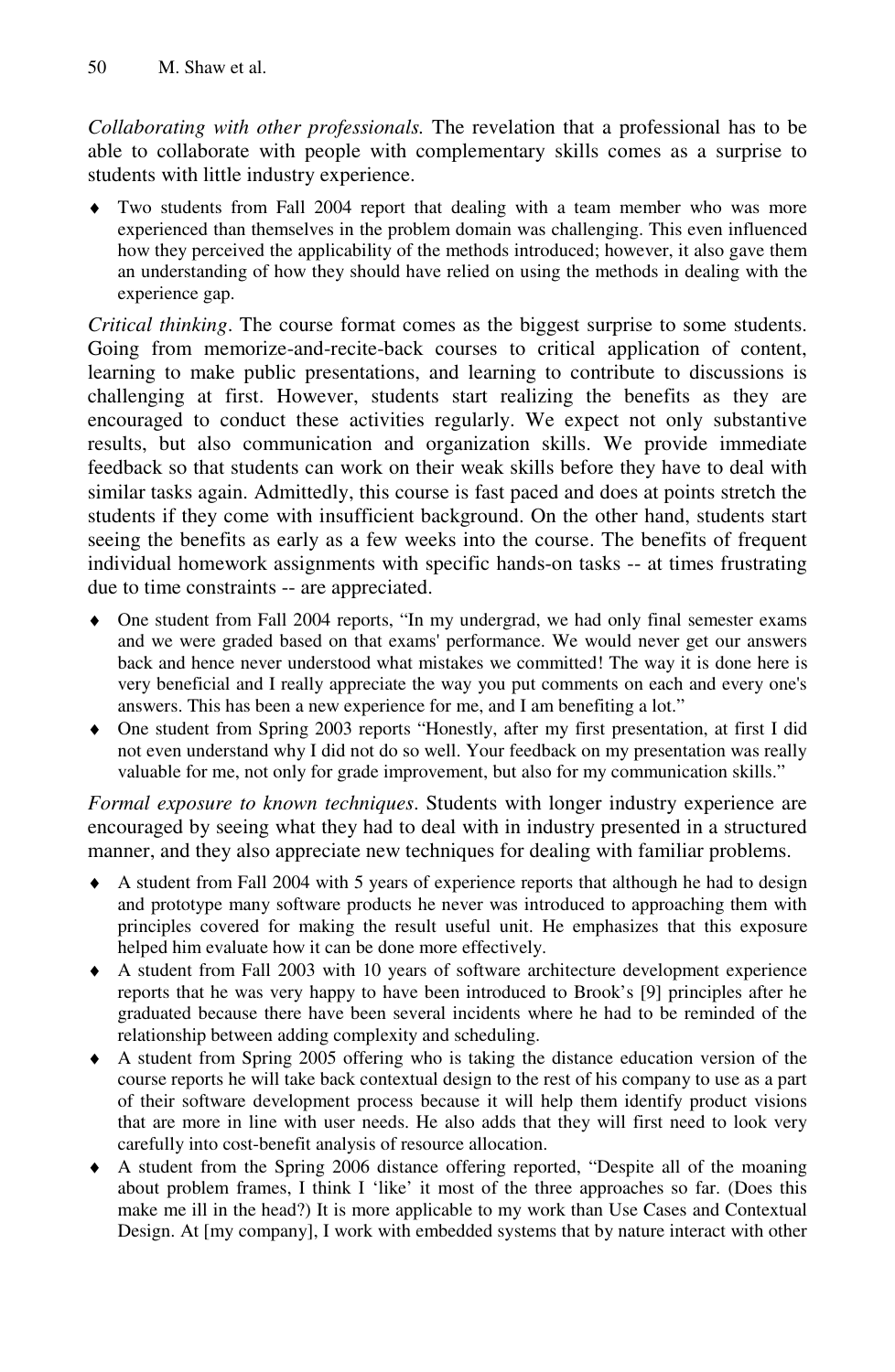systems. There is no human actor, no user centric context. While use cases can have system actors, that isn't really strong suit. Contextual design is almost entirely focused on the user environment which doesn't exist in my systems. So consider this a vote in favor of problem frames. My only gripes really are that I believe it can be boiled down to a science and Jackson is almost there. He has 90% of the concepts down at 70% clarity."

- ♦ The distance education students of Spring 2005 and 2006 offering also had to deal with challenges of not being collocated. These students were current industry professionals who were attending the program while they continue to work. They embraced the challenges of the distance environment as a learning opportunity and report that this allowed them to evaluate how they can apply the techniques in an outsourced and distributed environment. The distance education students readily embraced problem frames, which students with less practical experience find one of the most challenging techniques. They report this technique could be very useful to bridge communication gaps when parts of a project are outsourced.
- ♦ Many students with extensive experience come into the course having applied, or at least having heard of use case modeling. A student from Spring 2005 distance education offering reports going through the process in a different way than the one employed in his company allowed him to improve his use of the technique.

## **7 Adapting the Course for Other Settings**

This course is organized around the particular educational setting at Carnegie Mellon. In this section, we discuss our assumptions about the setting and about ways to adapt the course when these assumptions do not hold.

#### **7.1 Selection of Topics**

One major practical advantage of the sampling principle is that the contents of various sections of the course can be varied substantially while achieving the same educational objectives. There may often be good reason to choose example techniques to illustrate the important principles other than those mentioned here. Techniques may be changed because of their immediate applicability to a project or because a change complements the content of other courses.

We have taught this course four times as a lecture course and twice as a distance course. We have varied the specific techniques several times. For example, in the Eliciting Technical Needs section, we have taught task analysis rather than contextual design; in the Business, Economics, and Policy section, we have covered privacy and security in place of internationalization, and we have sometimes covered QFD [3]; in the Making the Results Actually Useful section, we have covered cognitive walkthroughs rather than paper prototyping. This kind of flexibility has allowed us to experiment with new content that we think will build immediate competency and to take advantage of available expertise in our environment.

#### **7.2 Student Presentations**

Our time budget for class meetings is heavily influenced by the need to schedule two presentations by each student. Typically, each student will make formal presentations of one independent interpretation and one project report during the semester. As a team member, each student will work on about five written project reports and five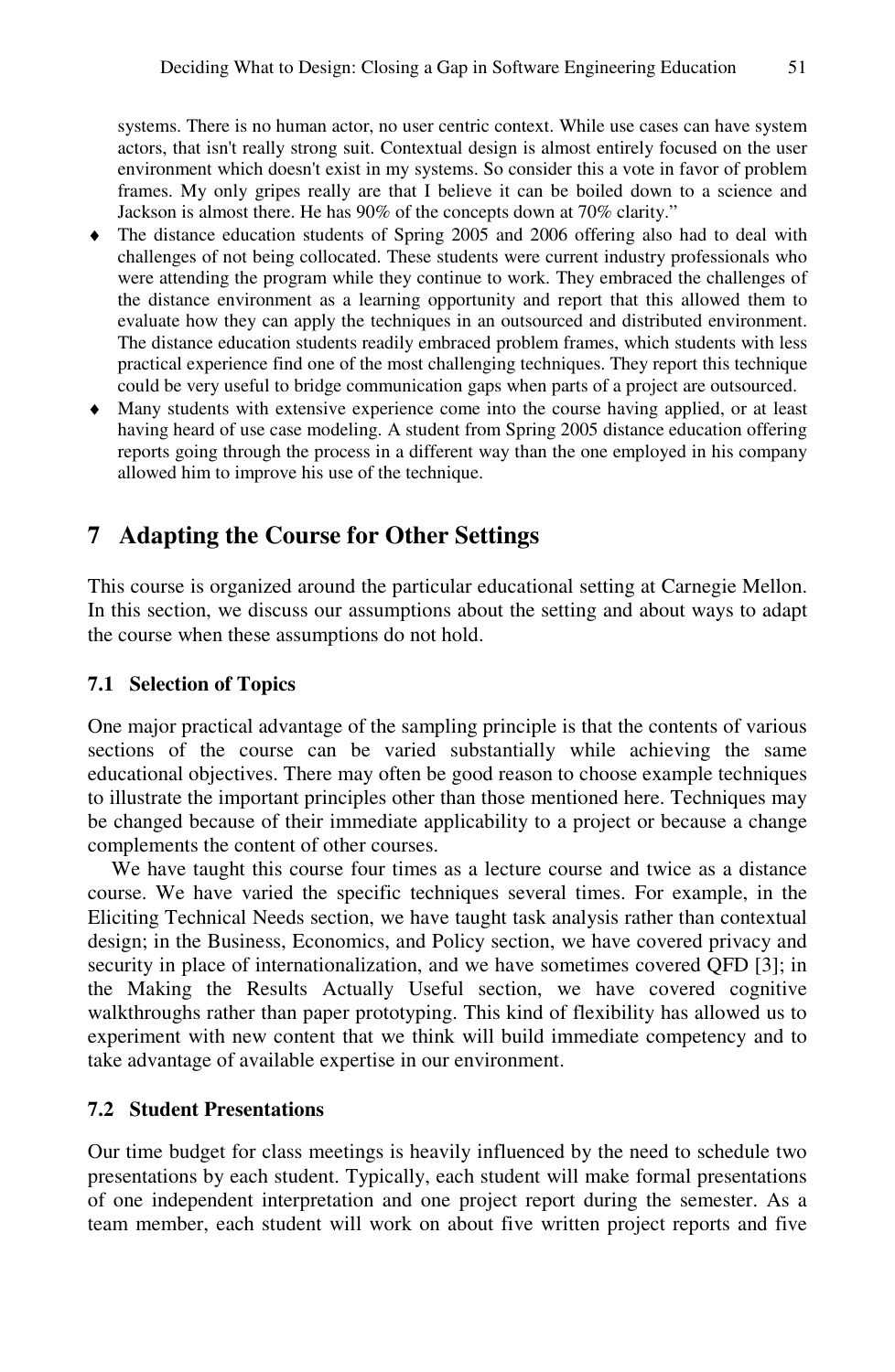written independent interpretation reports. As mentioned above, we consider the presentation part of the course as a key skill-building element as well as a way of bringing diverse content into the class discussions.

This approach does not scale well, of course. We typically have 25 or so students in the class, and adding significantly to this number would require cutting back on student presentations in order to allow sufficient time for other course content. One solution would be to have recitation sections for student presentations and discussion. Large classes could be divided into a sufficient number of recitation sections to introduce concurrency into the student presentation component. This depends, of course, on the availability of sufficient faculty and teaching assistant resources.

Similarly, very small classes with students fewer than 12-15 students would pose challenges as well. Small classes could lose from the content, especially with reduction of the independent interpretations from students.

A more challenging situation is presented by a distance education version of the course. Several approaches are possible here, given the availability of appropriate technology. In situations where students meet regularly with a distance education instructor, presentations can proceed more or less as usual. If there are no, or very few, face-to-face meetings, presentations could be done using some form of conferencing technology. To the extent that students have reasonable equipment available, this could be an effective option. The most critical pieces are good audio quality and a way of sharing presentation slides. For the Spring 2005 and 2006 distance education offerings of the course we used a web-based collaboration technology which allowed us to speak using voice over IP and share presentations via desktop sharing. With a class size of 10-13 this technology worked smoothly; however, for larger classes it would pose challenges in providing students enough opportunities to participate and present in this kind of an environment. Another option would be to digitally record a student's presentation using some local resource, and providing the audio, slides, and perhaps video to other students online. Discussion could proceed by means of a discussion board (if students observe at different times) or chat session (if students observe simultaneously) in which the students (including the presenter) and instructor participate.

## **7.3 Student Prior Experience**

Our students typically have a year or more of industry experience, and we have found that this experience is critical for success in the course. Less experienced students often struggle because they don't have the same level of intuitive understanding of the problems of large projects with real customers. This need for experience has been reinforced in observing the distance offerings of the course. The distance students have, by comparison, an average of over 5 years experience and did not have any of the problems associated with some of the minimally experienced students on campus. Additionally the discussions, albeit asynchronous through a discussion board tended to be more robust and insightful. While part of this is undoubtedly due to asynchronous discussions providing more time to ponder questions and formulate responses, the impact of higher levels of experience can't be overlooked.

For classes where students have not had such experience, we strongly recommend that this course not be the first course in which students encounter a team-based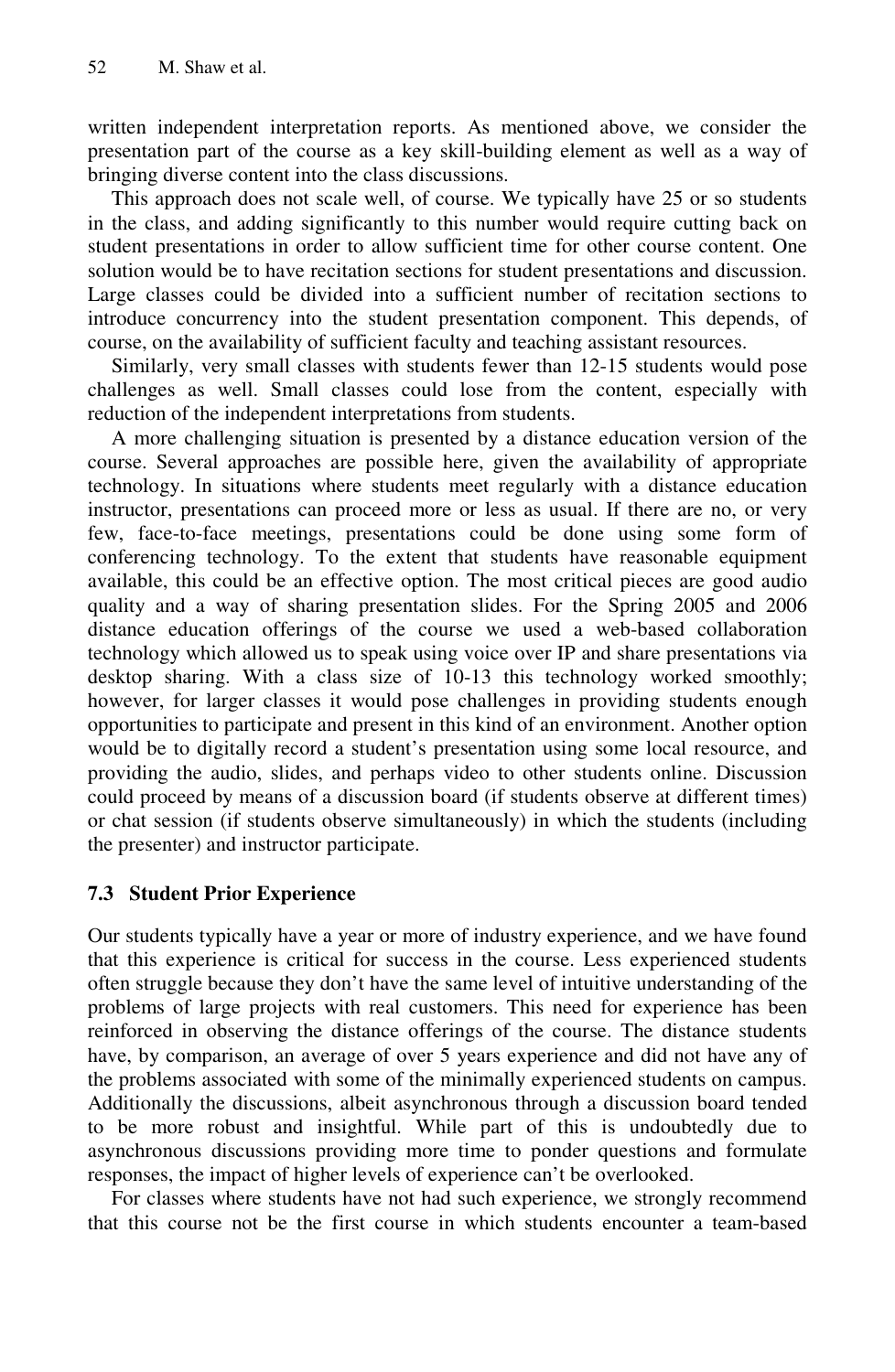project. For such students it would be very helpful for this course to follow one or more courses that include a team-oriented project with a real customer, using versioning and change management tools. Otherwise, students are likely to thrash, struggling to learn too many things at once.

#### **7.4 Availability of a Studio Project**

We depend heavily on a substantial, year-long project with a real client. Such projects are richer and deeper than textbook projects, and the students have realistic interactions with clients, with all of the ambiguity, frustration, and need for diplomacy that such encounters require. Unfortunately, not all contexts in which this course might be taught will have access to such a project.

We have developed one alternative for our distance education version of the course. During the semester when the class sessions were recorded, we planned carefully to capture as much as possible of the contextual material for one of the studio projects. We have materials such as a videotaped initial presentation by the client of what they want, and both documentation and code from the client from the application of which the project will become a part. The goal is to provide enough material for the distance education instructor to act as a realistic surrogate client, answering questions and posing convincingly as an interviewee for contextual design.

One company that uses our distance offerings would like to use its own in-house project as a basis for student assignments. This would be a natural fit for this course, which would provide a different set of techniques from the company's usual process. We would need to be careful to avoid conflicts of interest between the course and the project goals, and we, by policy, do not offer course credit for work done on the job.

Another scenario for handling the lack of a real project is to create a mock-up project with sufficient problem complexity. This project can serve as a resource for typical issues that the students would encounter in a real project. The challenge of this approach is being able to introduce multiple real world constraints to the problem such as conflicting requirements, possible scenarios of integration with existing products, business and economic consideration, and non-trivial design issues. In addition, this approach requires the creation of substantial supplemental material that will be instrumental in introducing the project to the students. In this scenario the instructor needs to serve as the client as well, creating realistic challenges that may not necessarily happen in a course setting, but could occur in a real project. Carnegie Mellon West uses this approach in their Management of Software Systems Development program, where they have crafted a project in which they conduct the activities of the program as a series of mock-up client-employee interactions [12].

An alternative that would require a significant investment, but promises very broad and substantial benefits, would be to create a national resource in the form of one or more sample full records of software development projects. In addition to all versions of the code, maintained in a version control system, the resource should include a complete change history, records of design discussions, and inputs from customers and users. Although this idea has been discussed several times in the past, it has always stumbled on the question of acquiring a code base that can be made public. With the advent of open source, this problem has largely disappeared. Open source projects could provide the foundation for the resource we have in mind.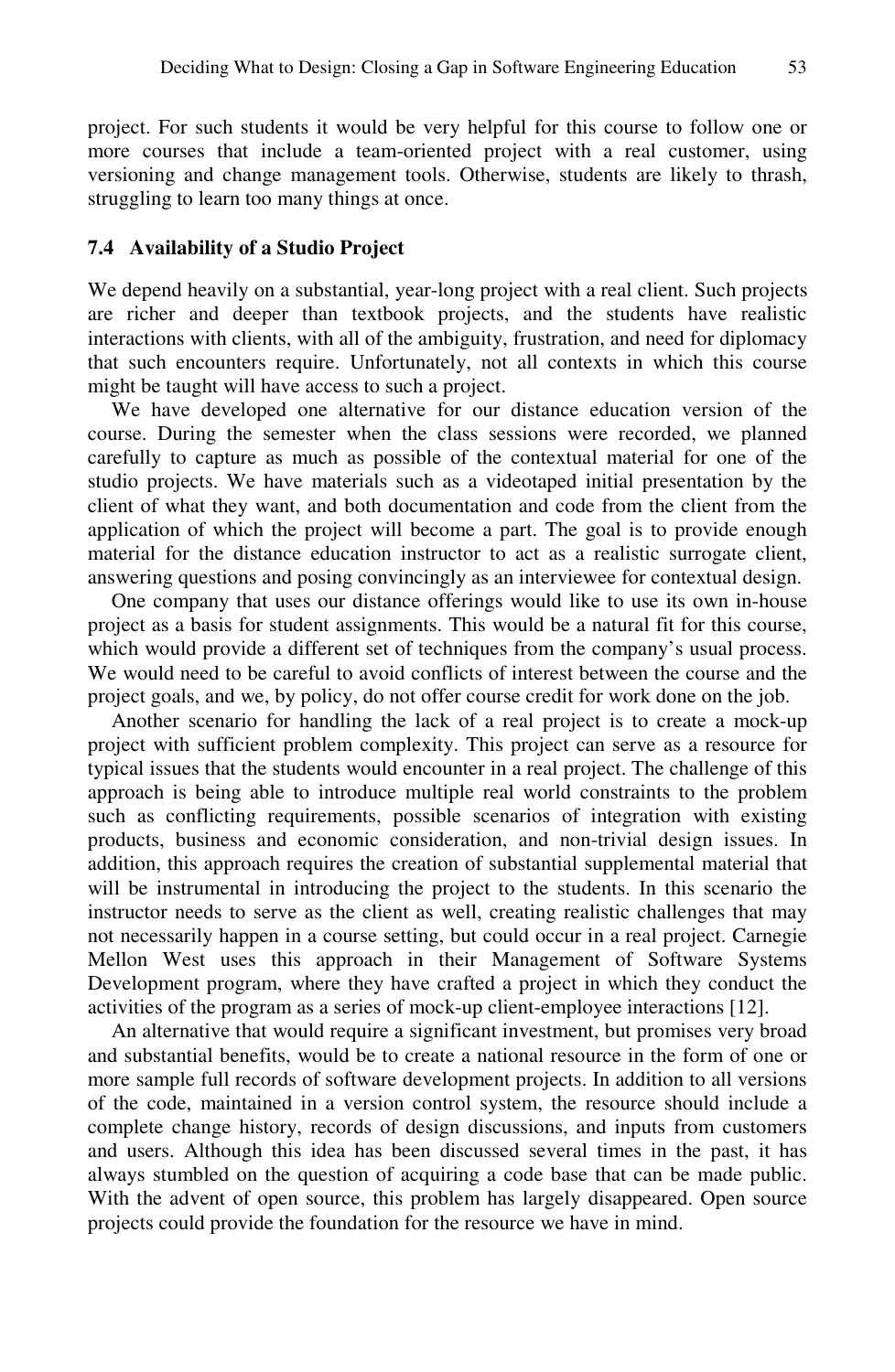In order to create the sort of sample project records we have in mind, an open source project should be augmented with materials such as requirements and design documentation, contextual interviews with users, competitive analyses with other products, and training materials that instructors and teaching assistants can use to become convincing surrogate customers and users. The full project record could become the baseline in a version control system; each course could create its own code branch, allowing students to implement changes without burdening the open source project and without forcing students to cope with a code base that is changing underneath them (unless this serves an educational objective for a particular course).

In addition to serving as a resource for this particular class, such a resource would serve a variety of educational and research objectives. Researchers could, for example, directly compare the ability of various formal approaches such as model checking to detect significant bugs. Various ways of approaching important tasks such as refactoring could be directly compared. Visualization techniques could be tried out to see what they reveal about the code base that is relevant for various tasks. More generally, it would provide a very realistic example for many educational purposes, since our students are much more likely to spend their professional careers dealing with existing code bases rather than green field development.

# **8 Conclusion**

The core problems of software engineering have evolved dramatically over the last decade or so, and we need to respond to these changes in order to equip our students with the skills and knowledge they need to excel in this new environment. The particular challenge for educators is that the need for the skills we taught ten or twenty years ago has not gone away. Students who find themselves working on embedded software, for example, still need to understand how to optimize for space and/or time, how to efficiently use machine-level instruction sets, memory overlays, and all the other skills that were important in the early days of computing. All our students still need to understand how to structure programs, how to handle exceptional conditions and errors, and how to organize the code so that anticipated changes can be localized. The need for basic skills in the design and construction of software, knowledge of how to make appropriate uses of abstraction and formality, have not gone away – in fact, as systems get larger, more critical, and more complex, the skills we have taught for the last 10 or 20 years are increasingly important.

Nevertheless, we believe that the technical, social, and business context of current developments provide additional challenges for which our traditional courses do not adequately prepare our students. Further, we believe that these additional challenges are sufficiently important to justify space in the curriculum. The course we describe in this paper represents our attempt to respond to the contemporary environment in a way that reinforces principles that underlie traditional teachings, and prepares our students to continue to learn, while providing skills they can apply immediately. The challenge to us as educators is to solve the curriculum design problem in a way that allocates the students' scarce attention to tasks that serve multiple goals at once. In an environment that imposes new challenges without relinquishing the old, that represents our only real hope of keeping up.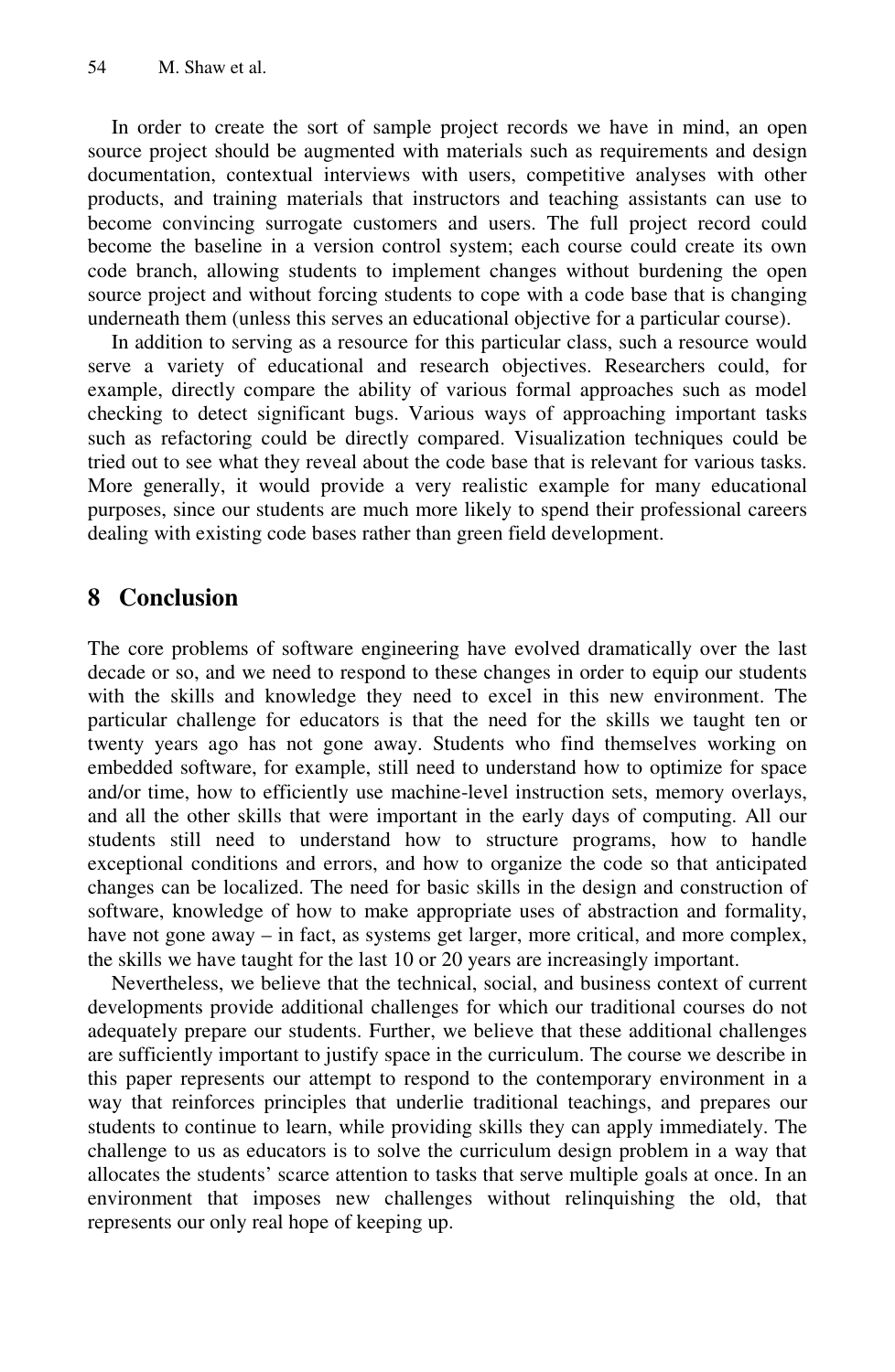#### **Acknowledgements**

Thanks to colleagues, especially members of Carnegie Mellon's Institute for Software Research, International (ISRI) and its Master of Software Engineering (MSE) program, who have taught us about education, showed us new alternatives, and otherwise stimulated our appreciation of the problems and opportunities in software engineering education. Thanks especially to In-Young Ko, and Ho-Jin Choi for working with us on course development, and to all the students of the first four offerings of the course who helped us work out the ideas and the wrinkles of implementation. Sections 2 and 4 are derived from an ISRI working paper on curriculum design [38], and we particularly thank Jonathan Aldrich, Ray Bareiss, Shawn Butler, Lynn Carter, Owen Cheng, Steve Cross, Jamie Dinkelacker, Dave Farber, David Garlan, John Grasso, Martin Griss, Tim Halloran, Carol Hoover, Lisa Jacinto, Mark Klein, Deniz Lanyi, Beth Latronico, Jim Morris, Priya Narasimhan, Joe Newcomer, Linda Northrup, Mark Paulk, Mel Rosso-Llopart, Walt Shearer, Bill Scherlis, Todd Sedano, Gil Taran, Jim Tomayko, and Tony Wasserman for their contributions. Portions of Section 1 are derived from Shaw's education roadmap [37]. Carnegie Mellon does not have a definitive statement of the Carnegie Plan. Minor revisions are regularly made for different settings; the version presented here is a close variant of versions that have appeared in University publications over the years.

### **References**

- 1. Omer Akin. *The Psychology of Architectural Design.* Pion, 1987.
- 2. Frank Armour and Granville Miller: *Advanced Use Case Modeling: Software Systems.* Addison-Wesley, 2001.
- 3. Toru Asada, Roy F. Swonger, Nadine Bounds, and Paul Duerig. The Quantified Design Space. In Mary Shaw and David Garlan, *Software Architecture: Perspectives on an Emerging Discipline*, Prentice-Hall 1996, Sec 5.2, pp 116-128.
- 4. Hugh Beyer and Karen Holtzblatt. *Contextual Design: Defining Customer-Centered Systems*. Morgan Kaufman, 1998.
- 5. Barry W. Boehm et al. *Software Cost Estimation with COCOMO II*. Prentice Hall 2000.
- 6. Barry W. Boehm and Victor R. Basili. Software defect reduction top 10 list. *IEEE Computer,* January 2001, pp. 2-4.
- 7. Benjamin S. Bloom and David R. Krathwohl (ed). *Taxonomy of educational objectives: The classification of educational goals. Handbook I, cognitive domain*. Longmans, Green, 1956.
- 8. John Seely Brown and Paul Duguid. *The Social Life of Information*. Harvard Business School Press, 2000.
- 9. Frederick P. Brooks. *The Mythical Man-Month: Essays on Software Engineering*. 20<sup>th</sup> Anniversary Edition, Addison-Wesley Professional, 1995.
- 10. Carnegie Mellon University. Distance Education in Software Engineering. Degree program description, Carnegie Mellon University, http://www.distance.cmu. edu/
- 11. Carnegie Mellon University. *Master of Software Engineering*. Degree program description, Carnegie Mellon University, February 2005, http://www.mse.cs.cmu.edu/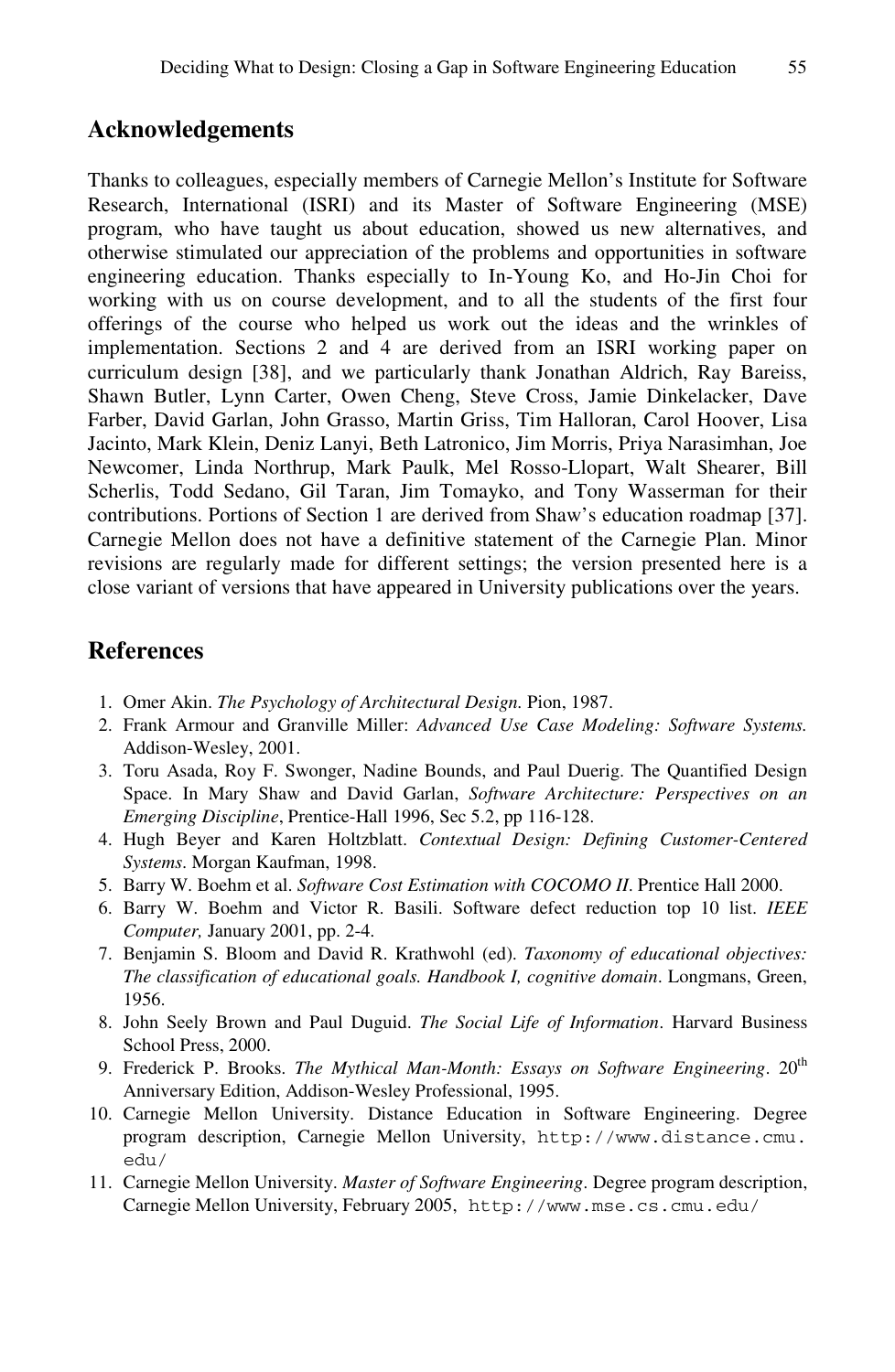- 12. Carnegie Mellon West. *Management of Software Systems Development*. Degree program description, Carnegie Mellon University, February 2005,
- 13. John M. Carrol. *Making Use: Scenario-Based Design of Human-Computer Interactions*. MIT Press, 2000.
- 14. Clayton Christensen. *The Innovator's Dilemma.* Harper Business, 2000.
- 15. Computer Science and Telecommunications Board, National Research Council. *More than Screen Deep: Toward Every-Citizen Interfaces to the National Information Infrastructure.*  National Academy Press, 1997.
- 16. Computer Science and Telecommunications Board, National Research Council. *The Digital Dilemma. Intellectual Property in the Information Age.* National Academy Press, 2000.
- 17. Computer Science and Telecommunications Board, National Research Council. *Global Networks and Local Values.* National Academy Press, 2001.
- 18. Michael Cusumano and David Yoffie. *Competing on Internet Time: Lessons from Netscape and its Battle with Microsoft.* Touchstone, 1998.
- 19. Thomas H. Davenport. The case of the soft software proposal. *Harvard Business Review*, May-June 1989.
- 20. Daniel M. Hoffman and David M. Weiss (eds.). *Software Fundamentals: Collected Papers by David L. Parnas*. Addison-Wesley, 2001.
- 21. IEEE Computer Society Professional Practices Committee. *SWEBOK: Guide to the Software Engineering Body of Knowledge, 2004 version*. IEEE Computer Society, 2004.
- 22. Michael Jackson. *Problem Frames.* Addison-Wesley, 2001.
- 23. Joint Task Force on Computing Curricula. *Software Engineering 2004: Curriculum Guidelines for Undergraduate Degree Programs in Software Engineering*. A Volume of the Computing Curricula Series. ACM and IEEE Computer Society, August 2004.
- 24. Tracy Kidder. *Soul of a New Machine.* Back Bay Books, 2000.
- 25. L. Korba and S. Kenny. Towards Meeting the Privacy Challenge: Adapting DRM. *ACM Workshop on Digital Rights Management*, Washington, DC, November 2002.
- 26. Lawrence Lessig. *The Future of Ideas.* Random House, 2001.
- 27. The Localization Industry Standards Association (LISA). *The Localization Industry Primer*, 2nd edition. LISA, 2003.
- 28. Fred Moody. *I Sing the Body Electronic: A Year with Microsoft on the Multimedia Frontier.* Penguin Books, 1995.
- 29. Donald Norman. *The Design of Everyday Things.* Currency/Doubleday, 1990.
- 30. Charles Perrow. *Normal Accidents.* Princeton University Press, 1999 (updated edition).
- 31. Henry Petroski. *Design Paradigms: Case Histories of Error and Judgment in Engineering.*  Cambridge University Press, 1994.
- 32. Vahe Poladian, David Garlan, and Mary Shaw. Software Selection and Configuration in Mobile Environments: A Utility-Based Approach. *Position paper for the Fourth Workshop on Economics-Driven Software Engineering Research (EDSER-4),* affiliated with the 24th International Conference on Software Engineering (ICSE'02), May 2002.
- 33. Vahe Poladian, Shawn A. Butler, Mary Shaw, David Garlan. Time is Not Money: The Case for Multi-dimensional Accounting in Value-based Software Engineering. Position paper for the *Fifth Workshop on Economics-Driven Software Research (EDSER-5*), affiliated with the 25th International Conference on Software Engineering (ICSE'03), May 2003.
- 34. Reidenberg, J.R. Resolving conflicting international data privacy rules in cyberspace. *Stanford Law Review* 52 (2000), pp. 1315-1376.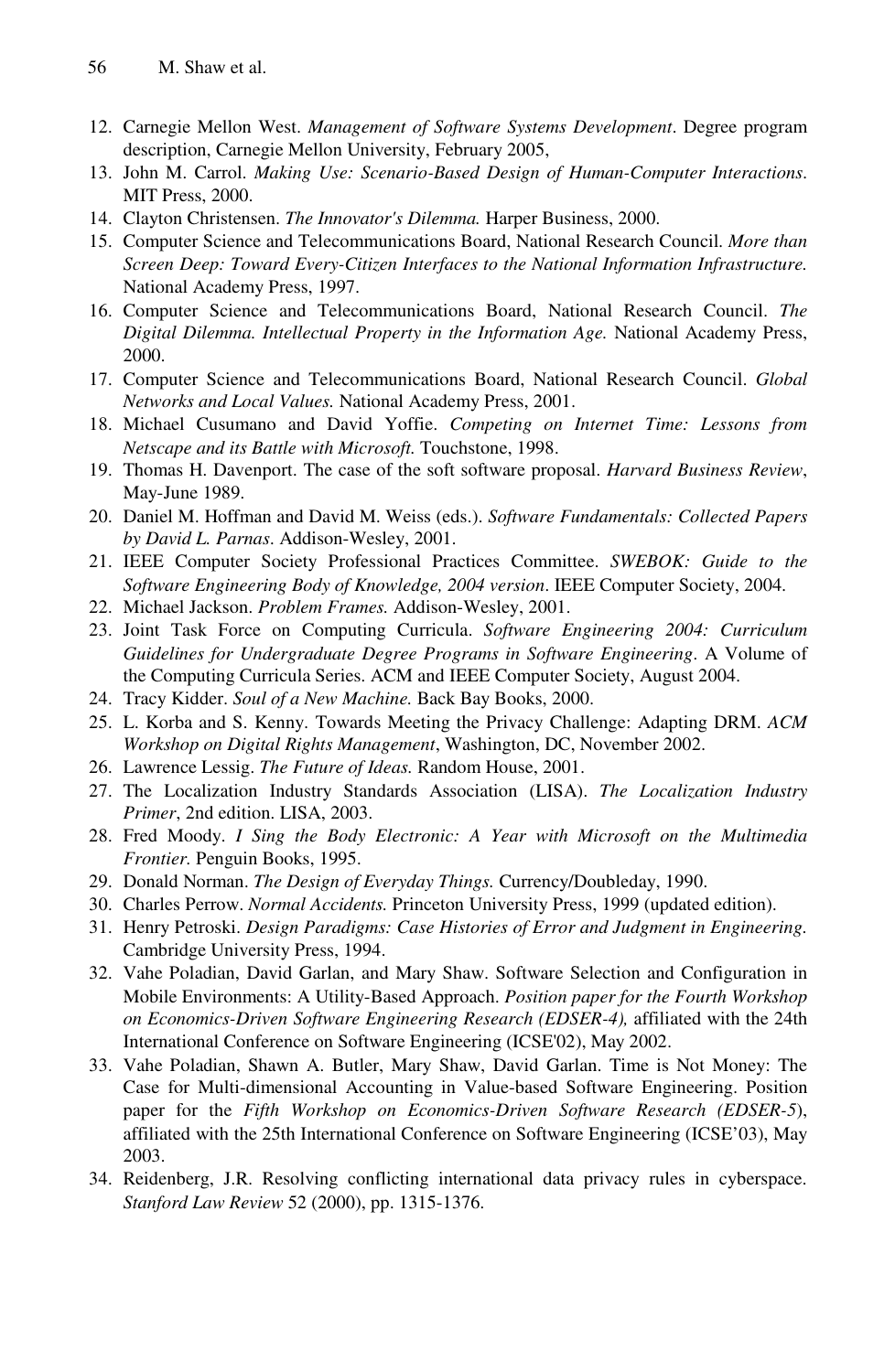- 35. Carl Shapiro and Hal R. Varian. *Information Rules: A strategic guide to the network economy.* Harvard Business School Press, 1998.
- 36. Mary Shaw (ed). *The Carnegie-Mellon Curriculum for Undergraduate Computer Science*. Springer-Verlag, 1985, 198 pp.
- 37. Mary Shaw. Software Engineering Education: A Roadmap. In A. Finkelstein (ed), *The Future of Software Engineering*, pp. 371-380), ACM Press, 2000.
- 38. Mary Shaw (ed). Software Engineering for the 21st Century; a basis for rethinking the curriculum. *Technical Report CMU-ISRI-05-108*, Institute for Software Research International, Carnegie Mellon University, March 2005.
- 39. Mary Shaw, Ashish Arora, Shawn Butler, and Chirs Scaffidi. *In search of a unified theory for early predictive design evaluation.* Working paper, 2004.
- 40. Mary Shaw, Jim Herbsleb and Ipek Ozkaya. *Methods: Deciding What to Design*. Course home page. Sept. 2005- December 2005. School of Computer Science, Carnegie-Mellon University. http://spoke.compose.cs.cmu.edu/method-fall-05/
- 41. Herbert Simon. *The Sciences of the Artificial*. MIT Press, 1996 (3rd edition).
- 42. Herbert A. Simon. What we know about learning. *Journal of Engineering Education*, vol 87 no 4, Oct 1998, pp. 343-348. Cached at http://www.ic.polyu.edu.hk/ esh/KB/good-practices/GTP9016.pdf
- 43. Carolyn Snyder. *Paper Prototyping.* Morgan Kaufman, 2003.
- 44. Lucy Suchman. *Plans and Situated Actions: The Problem of Human-Machine Communication.* Cambridge University Press, 1987.
- 45. Walter Vincenti. *What Engineers Know and How They Know It.* Johns Hopkins University Press, 1990.
- 46. Eric von Hippel. *The Sources of Innovation.* Oxford University Press, 1994.
- 47. M. Mitchell Waldrop. *The Dream Machine: J.C.R. Licklider and the Revolution that Made Computing Personal.* Penguin Books, 2001.
- 48. Terry Winograd (ed). *Bringing Design to Software*. Addison-Wesley, 1996.